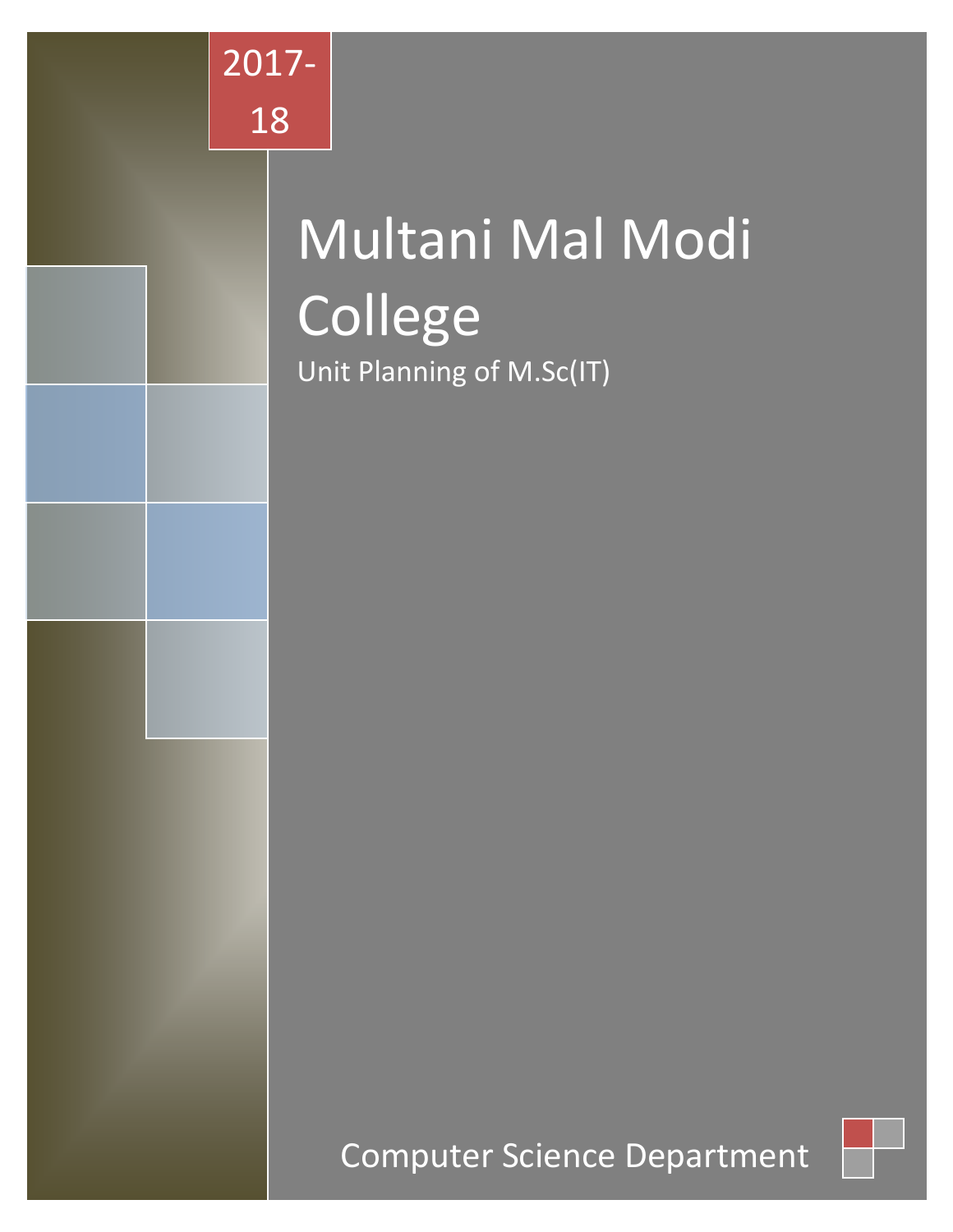# **MULTANI MAL MODI COLLEGE, PATIALA**

## **UNIT PLAN**

## **Class – M.Sc. (IT)-Ist year, Sem(I)**

# **MS-111: Introduction to Information Technology**

**Max Marks: 75 Maximum Time: 3 Hrs.**

# **TILLMST-I Computer Fundamentals:** Block structure of a computer, characteristics of computers, problem solving with computers, generations of computers, classification of computers on the basis of capacity, purpose, and generation. **Number System:** Decimal, hexadecimal, and octal systems, conversion from one system to the other. **Binary Arithmetic:** Addition, subtraction and multiplication. **Assignment-1 Memory types:** Magnetic core, RAM, ROM, Secondary, Cache, **Input and Output Units:** functional characteristics; Overview of storage devices: floppy disk, hard disk, compact disk, tape; **Printers:** Impact, non-impact. Graphical I/O devices: Light pen, joystick, Mouse, Touch screen; OCR, OMR, MICR **TILLMST-II Computer languages:** Machine language, assembly language, high level language, 4GL. Compiler, Interpreter, Assembler, System Software, Application Software. **Operating system:** Functions of an operating system, Batch, multi-programming, time sharing, multi-processor, Multi-tasking. **Assignment-2 Data Network and Communication:** Network types, Transmission Modes, Network topologies, **Internet:** Evolution of Internet, E-mail WWW, FTP, TELNET, IRC, Video Conferencing. **Information Technology and Society:** Applications of Information Technology in Railway, Airline, Banking, Insurance, Inventory Control, Hotel Management, Education, Mobile Phones, Information Kiosks, Weather Forecasting, Scientific Application, **TILLFINAL EXAM E-Commerce:** Meaning, its advantages & limitations, Types of E-Commerce. **Multimedia:** Concepts, Components and Application, Entertainment Marketing.

# **Mode of Assessment**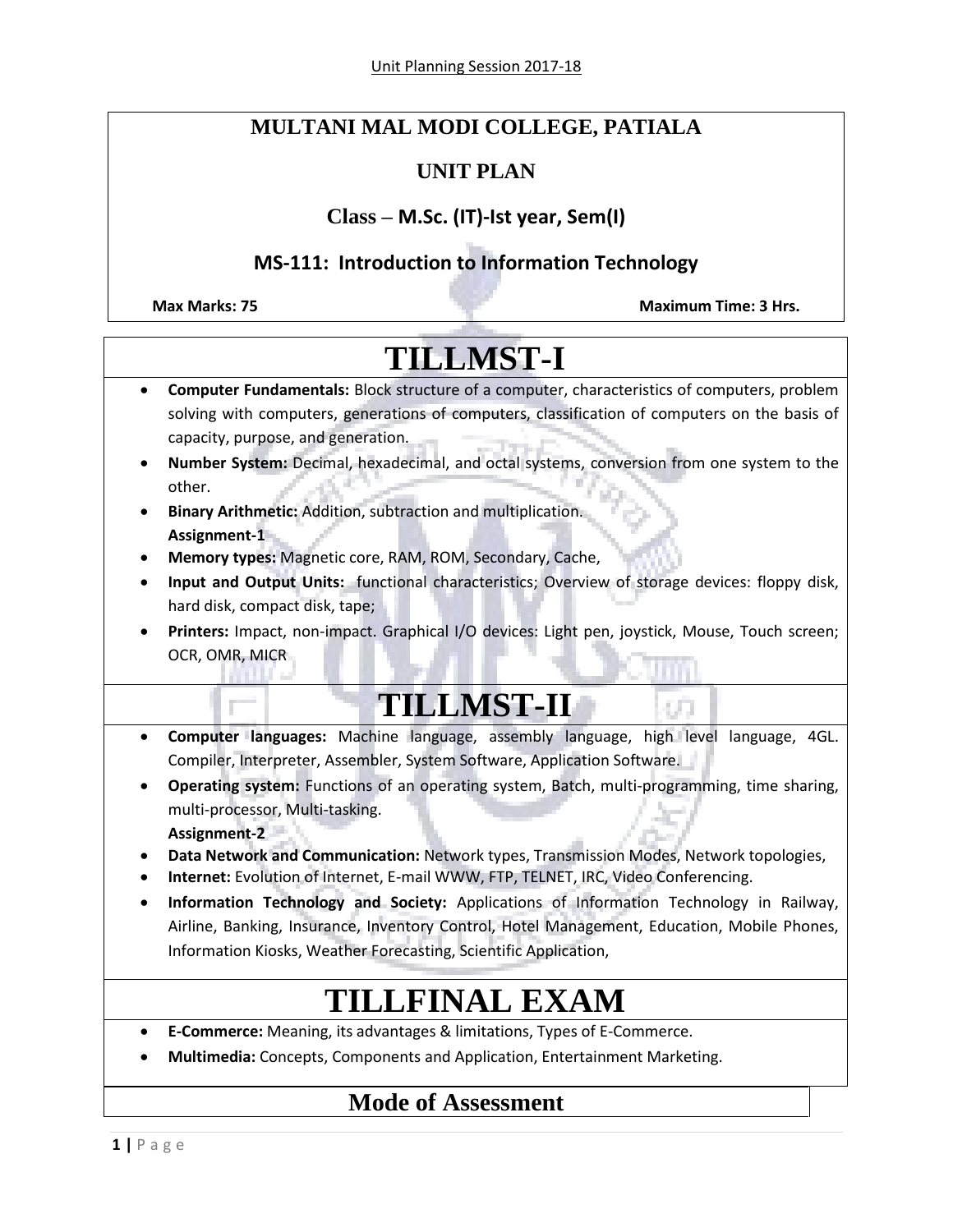| Sr. No. | <b>Component</b>        | Weightage              |
|---------|-------------------------|------------------------|
|         | Mid Semester Test (MST) | 40% (Average of 2 MST) |
|         | Written Assignments     | 40%                    |
|         | Attendance              | 20%                    |

### **MS-112: Computer Programming using C**

### **Max Marks: 75 Maximum Time: 3 Hrs.**

# **TILLMST-I**

- Problem Solving with Computers, c character set, identifier, constants, variables, rules for defining variables, Data types, a Timer
- **operators:** arithmetic, relational, logical, comma, conditional, assignment, arithmetic expressions, input and output statements, assignment statements.
- **Decision statement:**if,if ---else, nested if**,** switch statement, break statement, continue statement, go to statement. **Assignment-1**
- **Loops and control statements:** While loop, for loop and do-while loop, nested loops
- **Arrays:** one dimensional Array, multi-dimensional arrays, array initialization.

# **TILLMST-II**

- **Pointers:** Pointer data type, pointers and arrays, pointers and functions.
- **Functions:** definition, declaration, function prototype, types of functions, call by value, call by reference, recursion, processing character strings. **Assignment-2**
- **Structures:** Using structures, arrays of structures and arrays in structures, union

# **TILLFINAL EXAM**

**Files in C:** Sequential files, random access files , Unformatted files, Text files, binary files

| <b>Mode of Assessment</b> |                         |                                      |  |
|---------------------------|-------------------------|--------------------------------------|--|
| Sr. No.                   | <b>Component</b>        | Weightage                            |  |
|                           | Mid Semester Test (MST) | $\overline{40\%}$ (Average of 2 MST) |  |
|                           | Written Assignments     | 40%                                  |  |
|                           | Attendance              | 20%                                  |  |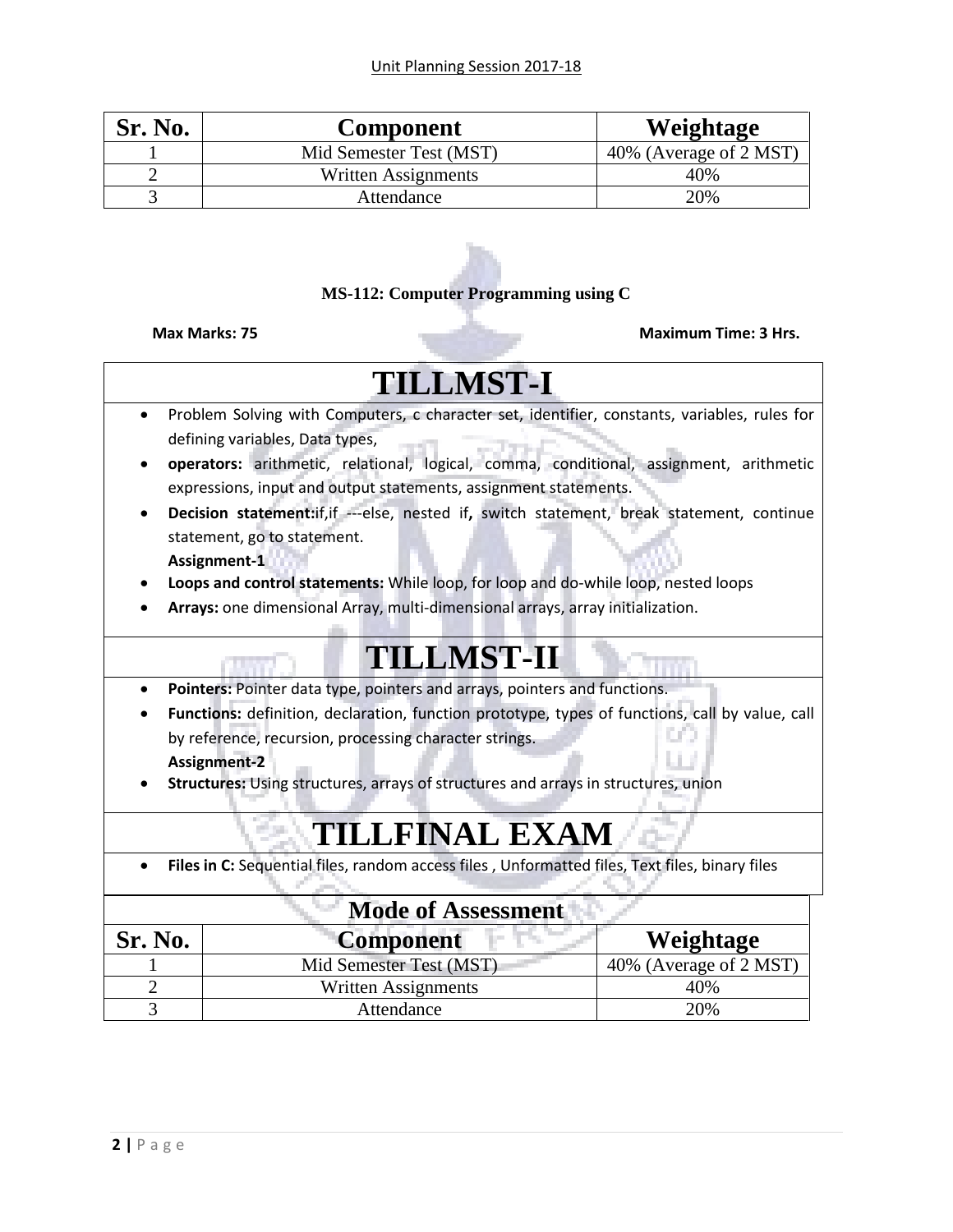## **MS-113 :Computer Organisation and Architecture**

|                           | <b>TILLMST-I</b>                                                                             |                           |  |
|---------------------------|----------------------------------------------------------------------------------------------|---------------------------|--|
| $\bullet$                 | Concepts about bits, bytes and word, Number System: Number conversions, Arithmetic           |                           |  |
|                           | operations, Integer and floating-point representation.                                       |                           |  |
|                           | Character codes (ASCII, EBCDIC, BCD, 8421, Excess-3). Boolean expression - Minimization of   |                           |  |
|                           | Boolean expressions -- Minterm - Maxterm - Sum of Products (SOP) - Product of Sums (POS)     |                           |  |
|                           | - Karnaugh map Minimization - Don't care conditions - Quine-McCluskey method of              |                           |  |
|                           | minimization.                                                                                |                           |  |
|                           | Assignment-1                                                                                 |                           |  |
|                           | Basic Gates, Combinational logic design: half-adder, full adder, half subtractor, full       |                           |  |
|                           | subtractor, binary parallel adder, Multiplexer/ Demultiplexer, decoder, encoder.             |                           |  |
|                           | Sequential circuits: concept, flip-flops (D, RS, JK, JK-Master-Slave, T), counters (Ripple,  |                           |  |
|                           | Asynchronous, Synchronous, Decade, Mod-5),                                                   |                           |  |
|                           | Instruction codes, Instruction formats, Instruction cycle, Addressing modes.                 |                           |  |
|                           |                                                                                              |                           |  |
|                           | <b>TILLMST-II</b>                                                                            |                           |  |
| $\bullet$                 | Register Transfer Language, Arithmetic, Logic and Shift micro-operations, Arithmetic Logic   |                           |  |
|                           | Shift unit.                                                                                  |                           |  |
|                           | Control Memory: Design of control unit, Microprogrammed and Hardwired control unit           |                           |  |
|                           | (overview only), Features of RISC and CISC.                                                  |                           |  |
|                           | <b>Assignment-2</b>                                                                          |                           |  |
|                           | Memory organisation: Concepts of semiconductor memory, CPU- memory interaction,              |                           |  |
|                           | organization of memory modules, Cache memory and related mapping and replacement             |                           |  |
|                           | policies, Virtual memory.                                                                    |                           |  |
|                           |                                                                                              |                           |  |
|                           | <b>TILLFINAL EXAM</b>                                                                        |                           |  |
|                           | I/O organization: I/O interface, Modes of data transfer: Programmed I/O, Interrupt initiated |                           |  |
|                           | $I/O$ , DMA.                                                                                 |                           |  |
| <b>Mode of Assessment</b> |                                                                                              |                           |  |
| Sr. No.                   | <b>Component</b>                                                                             | Weightage                 |  |
|                           | Mid Semester Test (MST)                                                                      | (Average of 2 MST)<br>40% |  |
| $\overline{2}$            | <b>Written Assignments</b>                                                                   | 40%                       |  |
| $\overline{3}$            | Attendance                                                                                   | 20%                       |  |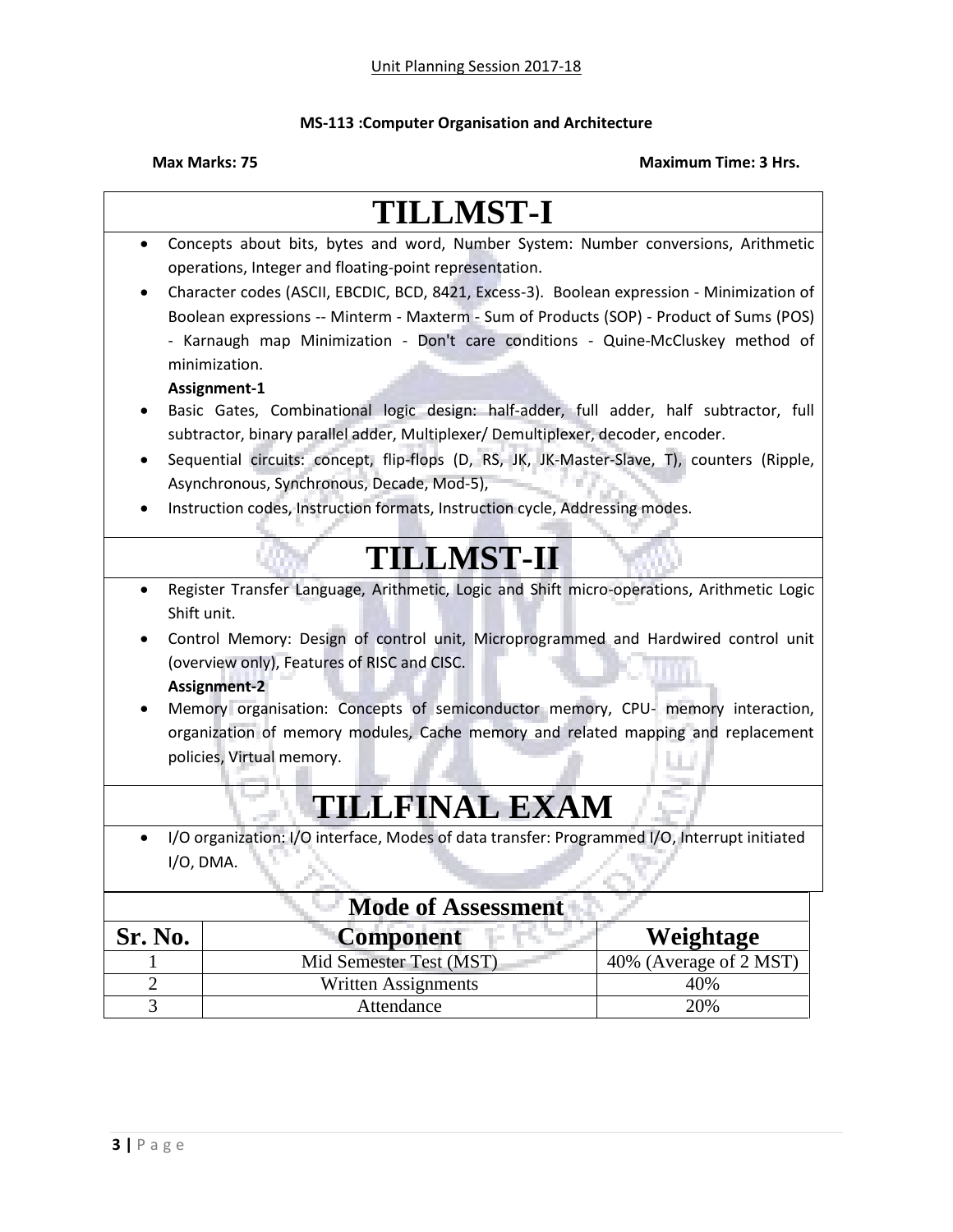### **MS-114 :Mathematical Foundation of Computer Science**

|                           | <b>TILLMST-I</b>                                                                                |                        |
|---------------------------|-------------------------------------------------------------------------------------------------|------------------------|
|                           | Logic: Propositions, Implications, Precedence of Logical Operators, translating English         |                        |
|                           | Sentences, System Specifications. Propositional Equivalences, Predicates and Quantifiers,       |                        |
|                           | Nested Quantifiers, Order of Quantifiers, Sets, Power Set, Set Operations, Functions, One-to-   |                        |
|                           | One Functions and Onto Functions, Inverse and Composition of Functions, Floor Function,         |                        |
|                           | Ceiling Function.                                                                               |                        |
|                           | Assignment-1                                                                                    |                        |
|                           | Algorithms, Searching Algorithms, Sorting, Growth of Functions, Big-O Notation, Big-Omega       |                        |
|                           | and Big-Theta Notation, Complexity of Algorithms, Mathematical Induction, The Basic of          |                        |
|                           | counting, The Pigeonhole Principle.                                                             |                        |
|                           |                                                                                                 |                        |
|                           | <b>TILLMST-II</b>                                                                               |                        |
|                           | Recurrence Relations, solving recurrence relations, Divide and Conquer Algorithms and           |                        |
|                           | Recurrence Relations, Generating functions for sorting recurrence relations, Inclusion-         |                        |
|                           | Exclusion.                                                                                      |                        |
|                           | Assignment-2                                                                                    |                        |
|                           | Relations and their properties, n-any relations and their applications, representing relations, |                        |
|                           | closure of relation, equivalence relations, partial ordering.                                   |                        |
|                           |                                                                                                 |                        |
|                           | <b>TILLFINAL EXAM</b>                                                                           |                        |
|                           | Graphs: Introduction, terminology, Representing Graphs and Graph Isomorphism,                   |                        |
|                           | Connectivity, Euler and Hamiltonian Paths, Shortest Path Problems, Planar Graphs.               |                        |
|                           |                                                                                                 |                        |
| <b>Mode of Assessment</b> |                                                                                                 |                        |
| Sr. No.                   | <b>Component</b>                                                                                | Weightage              |
|                           | Mid Semester Test (MST)                                                                         | 40% (Average of 2 MST) |
| $\overline{2}$            | <b>Written Assignments</b>                                                                      | 40%                    |
| 3                         | Attendance                                                                                      | 20%                    |
|                           |                                                                                                 |                        |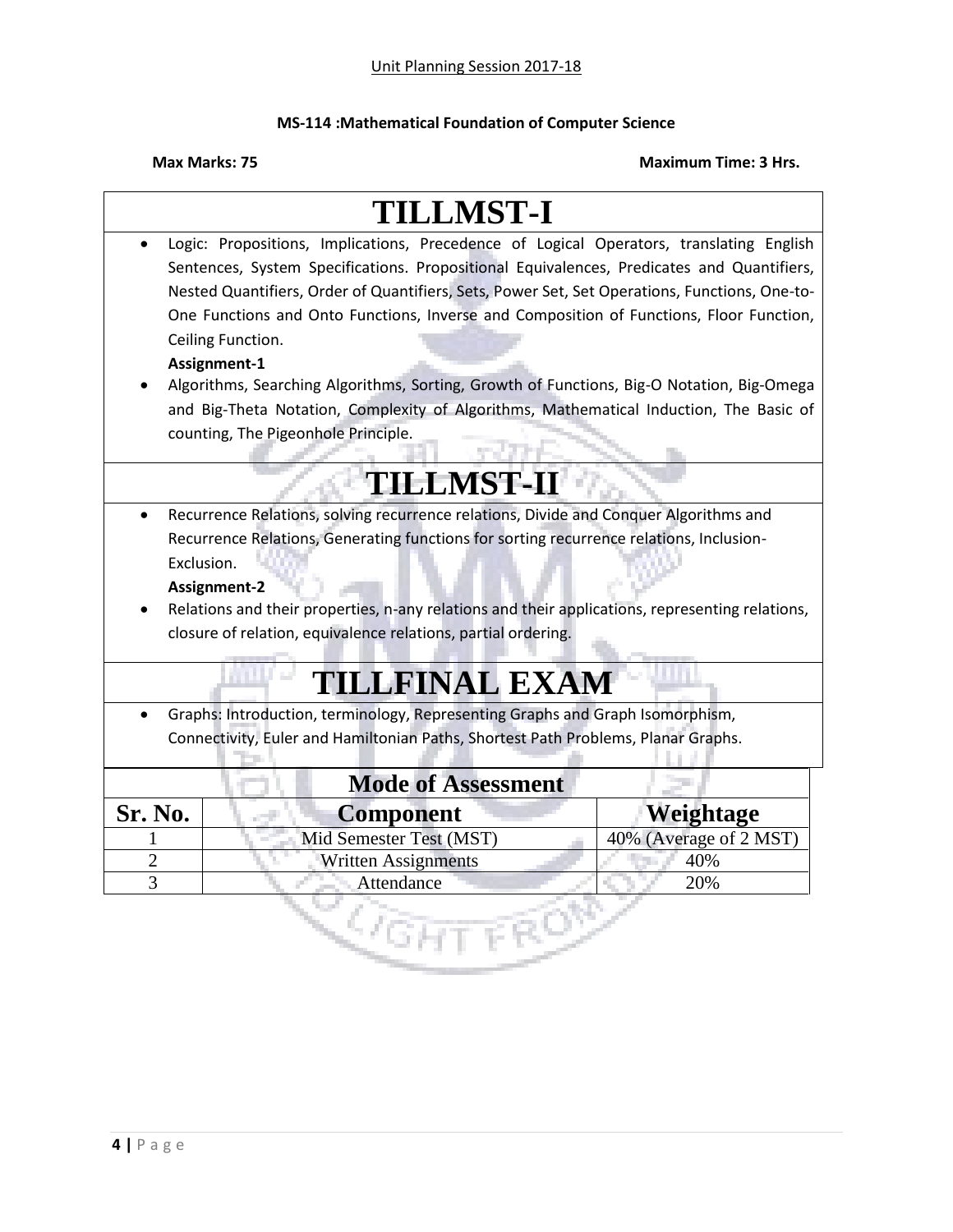### **MS-115: Operating System**

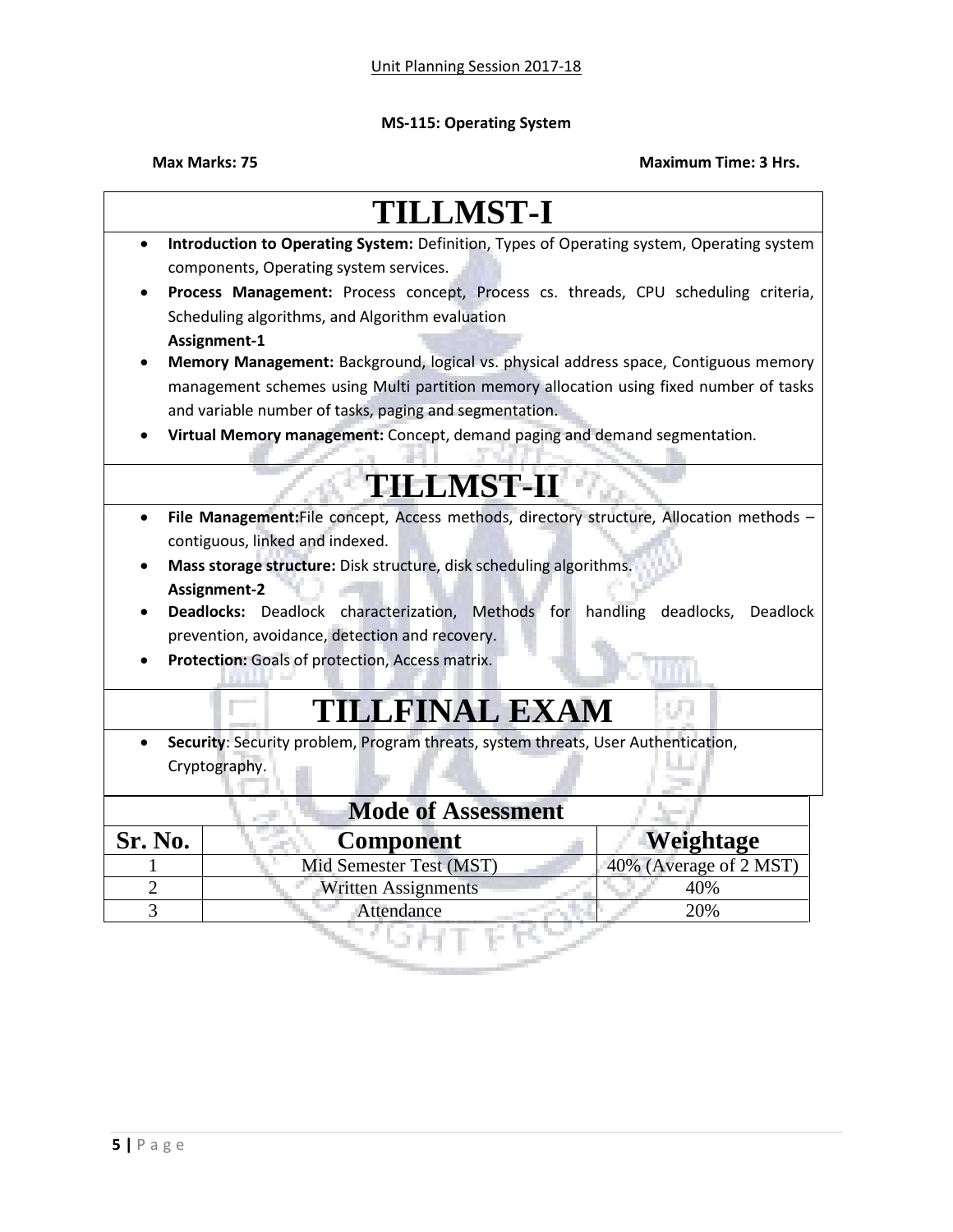# **M.Sc(IT)-Ist year, Sem.- II**

## **MS-121: Object Oriented Programming Using C++**

|           | <b>TILLMST-I</b>                                                                               |
|-----------|------------------------------------------------------------------------------------------------|
| $\bullet$ | Evolution of OOP: Procedure Oriented Programming, OOP Paradigm, Advantages and                 |
|           | disadvantages of OOP over its predecessor paradigms. Characteristics of Object-Oriented        |
|           | Programming,                                                                                   |
|           | Introduction to C++: Identifier, Keywords, Constants,                                          |
|           | Operators: Arithmetic, relational, logical, conditional and assignment. Size of operator,      |
|           | Operator precedence and associativity. Type conversion, Variable declaration, expressions,     |
|           | statements, manipulators. Input and output statements, stream I/O, Conditional and             |
|           | Iterative statements, breaking control statements.                                             |
|           | Storage Classes, Arrays, Arrays as Character Strings, Structures, Unions, Bit fields,          |
|           | Enumerations and User defined types.                                                           |
|           | Assignment-1                                                                                   |
|           | Pointers: Pointer Operations, Pointer Arithmetic, Pointers and Arrays, Multiple indirections,  |
|           | Pointer to functions. Functions: Prototyping, Definition and Call, Scope Rules. Parameter      |
|           | Passing: by value, by address and by reference, Functions returning references, Const          |
|           | functions, recursion, function overloading, Default Arguments, Const arguments, Pre-           |
|           | processor, Type casting.                                                                       |
|           | Classes and Objects: Class Declaration and Class Definition, defining member functions,        |
|           | making functions inline, Nesting of member functions, Members access control. this pointer.    |
|           | Objects: Object as function arguments, array of objects, functions returning objects, Const    |
|           | member.                                                                                        |
|           | Static data members and Static member functions, Friend functions and Friend classes           |
|           | <b>TILLMST-II</b>                                                                              |
| $\bullet$ | Constructors: properties, types of constructors, Dynamic constructors, multiple constructors   |
|           | in classes.                                                                                    |
|           | Destructors: Properties, Virtual destructors. Destroying objects. Rules for constructors and   |
|           | destructors.                                                                                   |
|           | Array of objects. Dynamic memory allocation using new and delete operators, Nested and         |
|           | container classes, Scopes: Local, Global, Namespace and Class.                                 |
|           | <b>Assignment-2</b>                                                                            |
| ٠         | Inheritance: Defining derived classes, inheriting private members, single inheritance, types   |
|           | of derivation, function redefining, constructors in derived class, Types of inheritance, Types |
|           | of base classes, Code Reusability.                                                             |
|           | Polymorphism: Methods of achieving polymorphic behavior.                                       |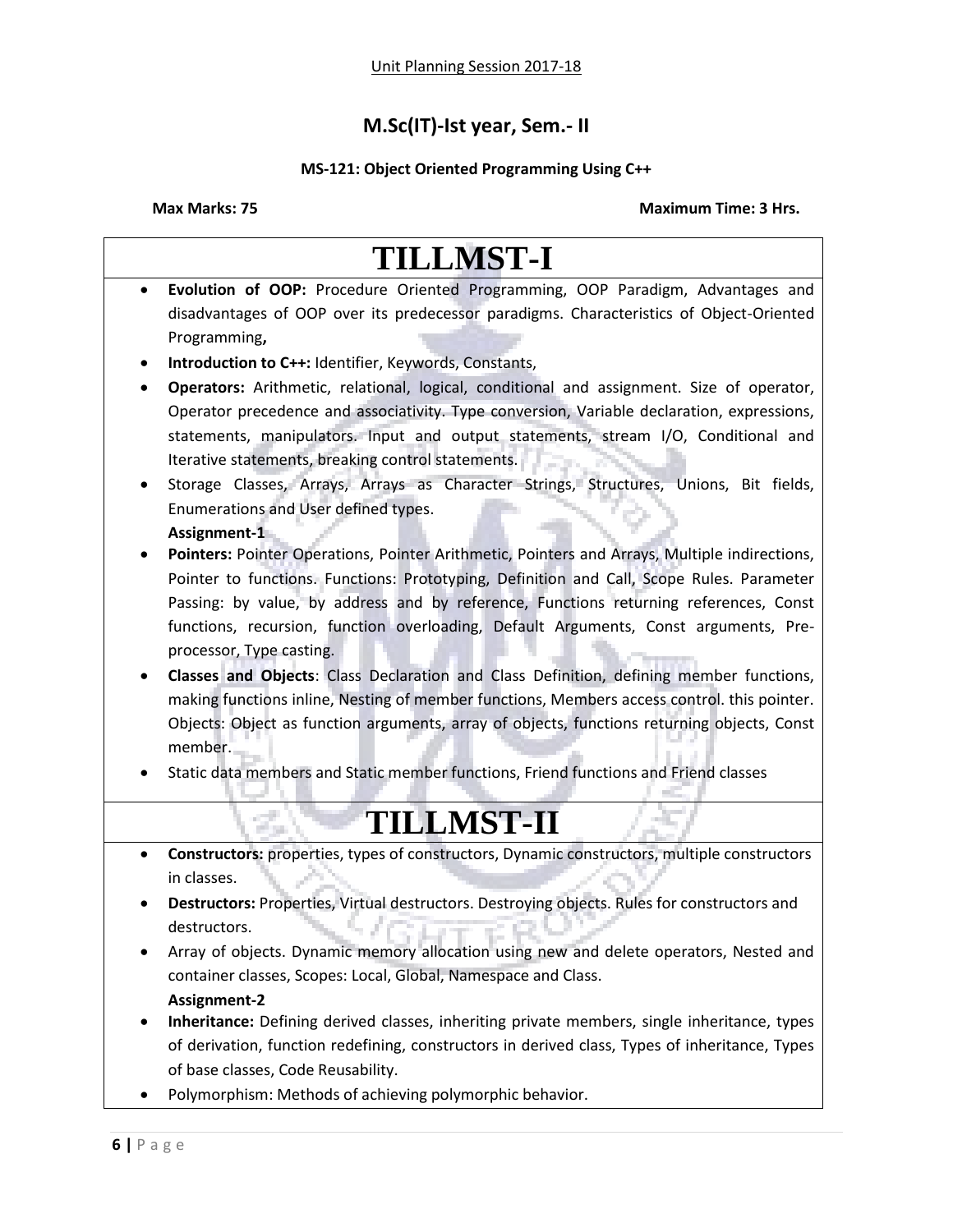- Operator overloading: overloading binary operator, overloading unary operators, rules for operator overloading, operator overloading using friend function. Function overloading: early binding,
- **Polymorphism** with pointers, virtual functions, late binding, pure virtual functions and abstract base class
- Difference between function overloading, redefining, and overriding.

# **TILLFINAL EXAM**

- **Templates:** Generic Functions and Generic Classes, Overloading of template functions.
- Exception Handling catching class types, handling derived class exceptions, catching exceptions, restricting exception, rethrowing exceptions, terminate and unexpected, uncaught exceptions.
- **Files and streams**: Classes for file stream operations, opening and closing of files, stream state member functions, binary file operations, structures and file operations, classes and file operations, I/O with multiple objects, error handling, sequential and random access file processing

| <b>Mode of Assessment</b> |                            |                        |  |
|---------------------------|----------------------------|------------------------|--|
| <b>Sr. No.</b>            | <b>Component</b>           | Weightage              |  |
|                           | Mid Semester Test (MST)    | 40% (Average of 2 MST) |  |
|                           | <b>Written Assignments</b> | 40%                    |  |
|                           | Attendance                 | 20%                    |  |

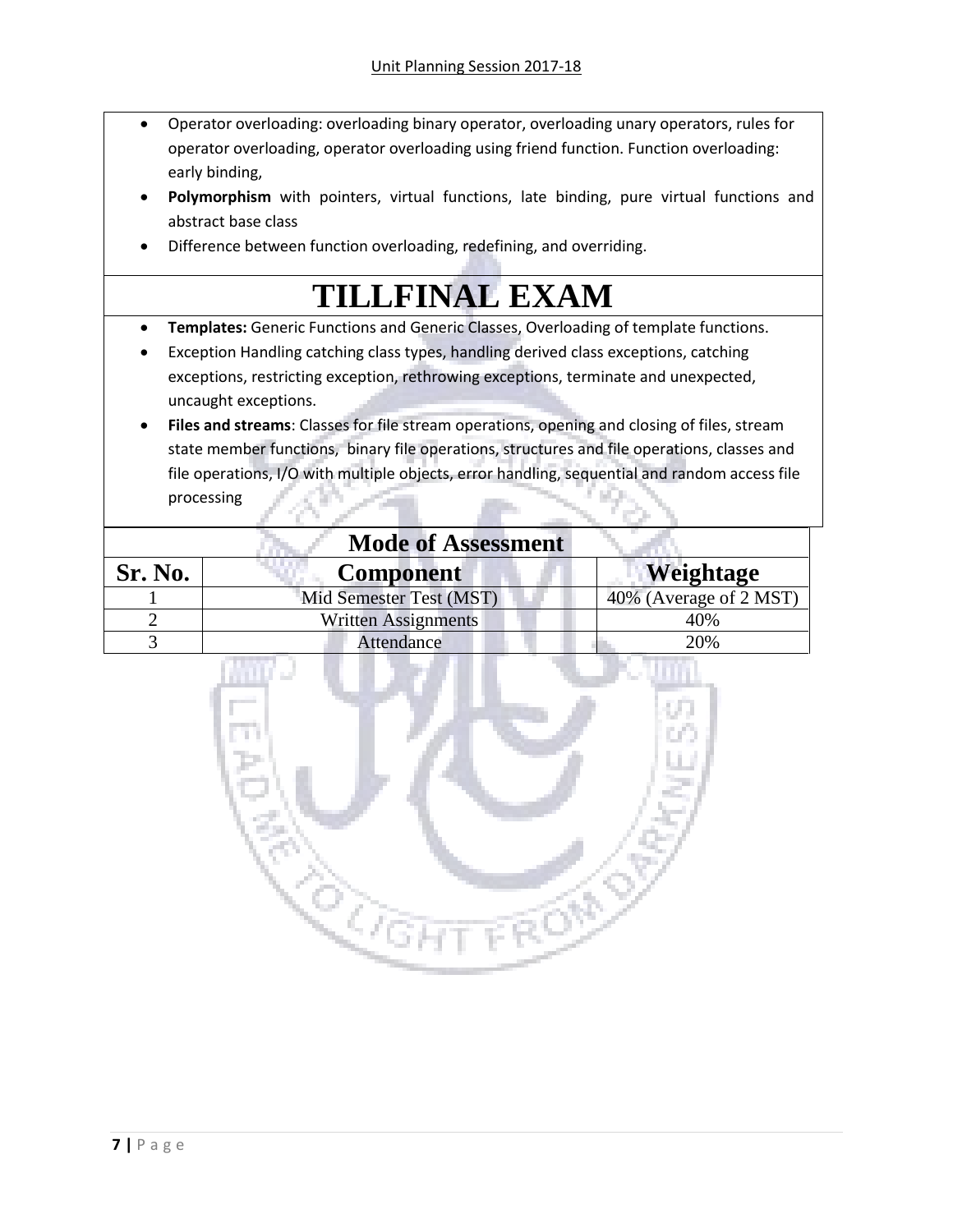### **MS-122 :DATA & FILE STRUCTURES**

### **Max Marks: 75 Maximum Time: 3 Hrs.**

# **TILLMST-I** Data Structure: Introduction to data structure and algorithm Algorithm analysis: Time space trade off algorithms and Big O notation Arrays: Introduction, one dimensional and multidimensional arrays, memory representation of arrays, operations on arrays, sparse arrays and sparse matrices and their implementation, Advantages and limitation of arrays. **Stacks:** Introduction; Operation on stacks; Implementation of stacks Application of stacks: matching parenthesis, evaluation of arithmetic expressions, conversion from infix to postfix, recursion. **Assignment-1 Queues:** Introduction, operation on queues, circular queue, memory representation of queues, dequeues, priority queues, application of queues. **Linked List:** Introduction; operation on linked list, circular linked list, doubly linked list, header linked list, implementation of linked list, application of linked lists. **Trees:** Introduction; Binary Tree; Threaded Binary Trees; Binary Search Tree; Balanced Trees; B-Trees; Heap **TILLMST-II Graphs:** Introduction Graph: Graph terminology Memory Representation of Graphs: adjacency matrix representation of graphs, adjacency list or linked representation of graphs Operations performed on graphs Application of graphs **Sorting:** Selection Sort, Insertion Sort, Merge Sort, Bucket Sort, Radix Sort, Quick Sort and Heap Sort **Assignment-2 Hashing:** Hashing techniques; Collision resolution; Deleting items from a hash table; Application of hashing **File Organization:** Introduction **External Storage Device:** Sequential Access Storage Device (SASD), Direct Access Storage Device (DASD) Sequential File Organization: processing sequential files, operations on sequential files, advantages and disadvantages of sequential file organization Direct File Organization: introduction, processing of direct files, advantages and disadvantages of direct organization **TILLFINAL EXAM Indexed Sequential Organization:** introduction, processing of indexed sequential files, advantages and disadvantages of indexed sequential organization.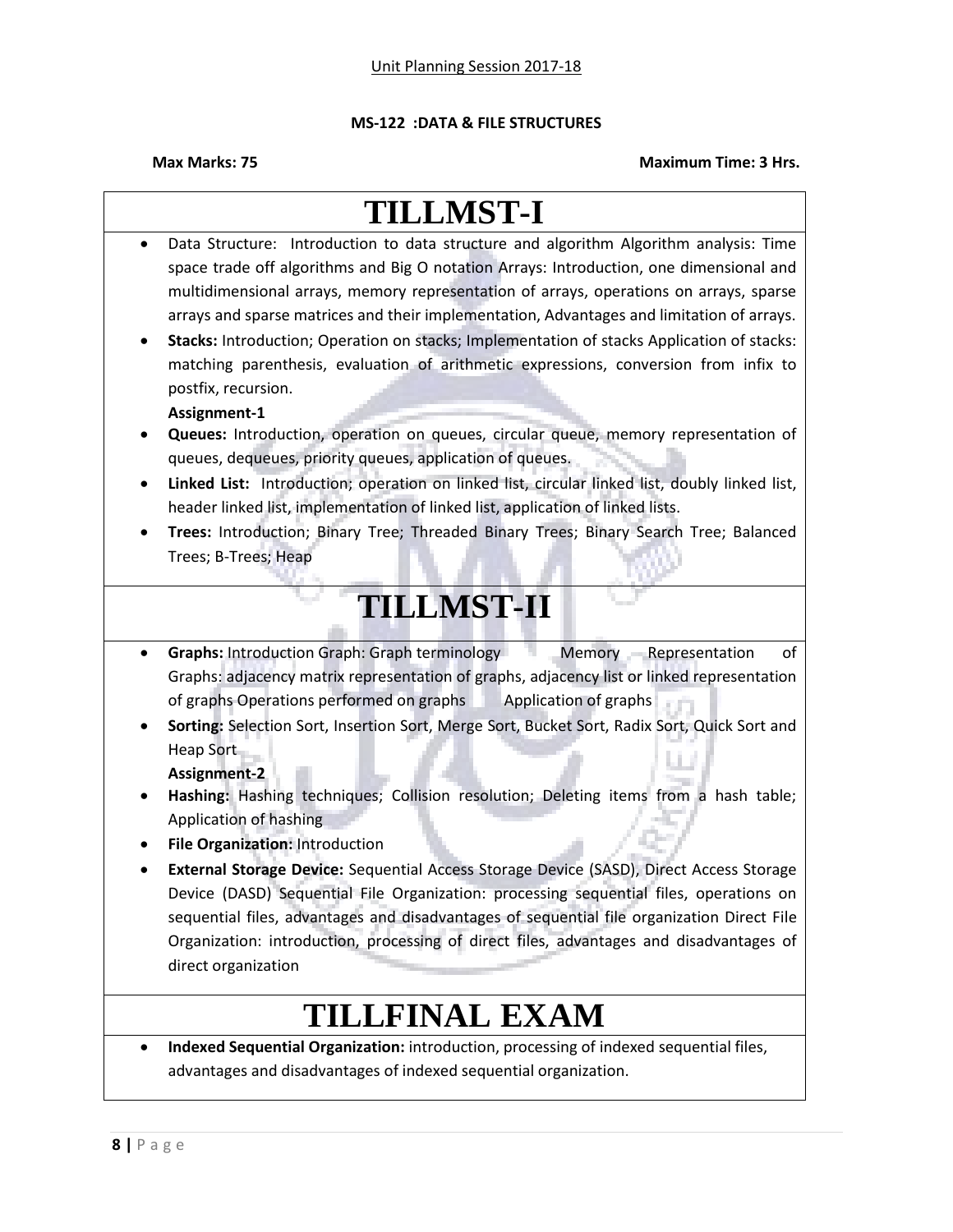| <b>Mode of Assessment</b> |                         |                        |  |
|---------------------------|-------------------------|------------------------|--|
| Sr. No.                   | <b>Component</b>        | Weightage              |  |
|                           | Mid Semester Test (MST) | 40% (Average of 2 MST) |  |
|                           | Written Assignments     | 40%                    |  |
|                           | Attendance              | 20%                    |  |

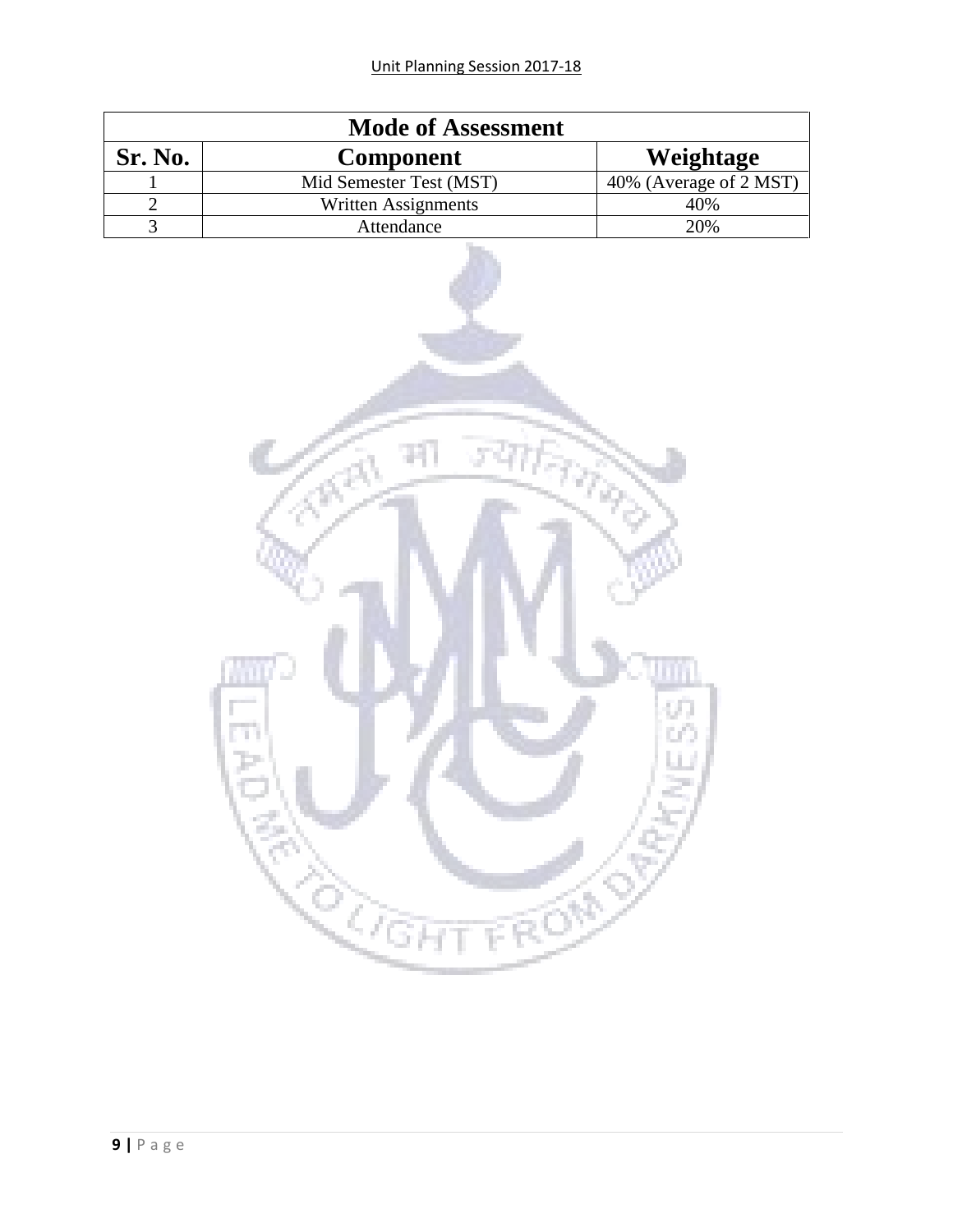# **MS-123 : Visual Basic**

| <b>TILLMST-I</b>                                                                        |                                                                                               |                        |  |
|-----------------------------------------------------------------------------------------|-----------------------------------------------------------------------------------------------|------------------------|--|
| Introduction to Visual Basic: - Creating User Interfaces with Windows Common Controls,  |                                                                                               |                        |  |
|                                                                                         | Creating Menus for Programs, Advance Design Features, Working with Collections, Creating      |                        |  |
|                                                                                         | Classes in a Program, Working with Active Data Objects.                                       |                        |  |
|                                                                                         | Working with forms, drawing with VB, Multiple document interface, basic Active X controls,    |                        |  |
|                                                                                         | advanced active X controls.                                                                   |                        |  |
|                                                                                         | Assignment-1                                                                                  |                        |  |
|                                                                                         | Extending the Capabilities of Visual Basic: - Declaring and using External Functions,         |                        |  |
|                                                                                         | Creating ActiveX Control with Visual Basic                                                    |                        |  |
|                                                                                         | Communicating with Other Programs: - Using ActiveX Server, Creating ActiveX Client            |                        |  |
|                                                                                         | Applications.                                                                                 |                        |  |
|                                                                                         |                                                                                               |                        |  |
|                                                                                         | <b>TILLMST-II</b>                                                                             |                        |  |
|                                                                                         | Integrating Visual Basic with the Internet: - Writing Internet Application with Visual Basic, |                        |  |
|                                                                                         | Web Browsing objects, using document object, Active Server Pages, using web browser           |                        |  |
|                                                                                         | controls, using history objects.                                                              |                        |  |
|                                                                                         | Assignment-2                                                                                  |                        |  |
|                                                                                         | Creating Database Applications: - Accessing Data with Data Control.                           |                        |  |
|                                                                                         |                                                                                               |                        |  |
|                                                                                         | <b>TILLFINAL EXAM</b>                                                                         |                        |  |
| Using visual data manager, validating data, selected data with SQL, advanced data bound |                                                                                               |                        |  |
|                                                                                         | controls, active data objects, ADO data objects.                                              |                        |  |
|                                                                                         |                                                                                               |                        |  |
| <b>Mode of Assessment</b>                                                               |                                                                                               |                        |  |
| Sr. No.                                                                                 | <b>Component</b>                                                                              | Weightage              |  |
|                                                                                         | Mid Semester Test (MST)                                                                       | 40% (Average of 2 MST) |  |
| $\overline{2}$                                                                          | <b>Written Assignments</b>                                                                    | 40%                    |  |
| $\overline{3}$                                                                          | Attendance                                                                                    | 20%                    |  |
|                                                                                         |                                                                                               |                        |  |
|                                                                                         |                                                                                               |                        |  |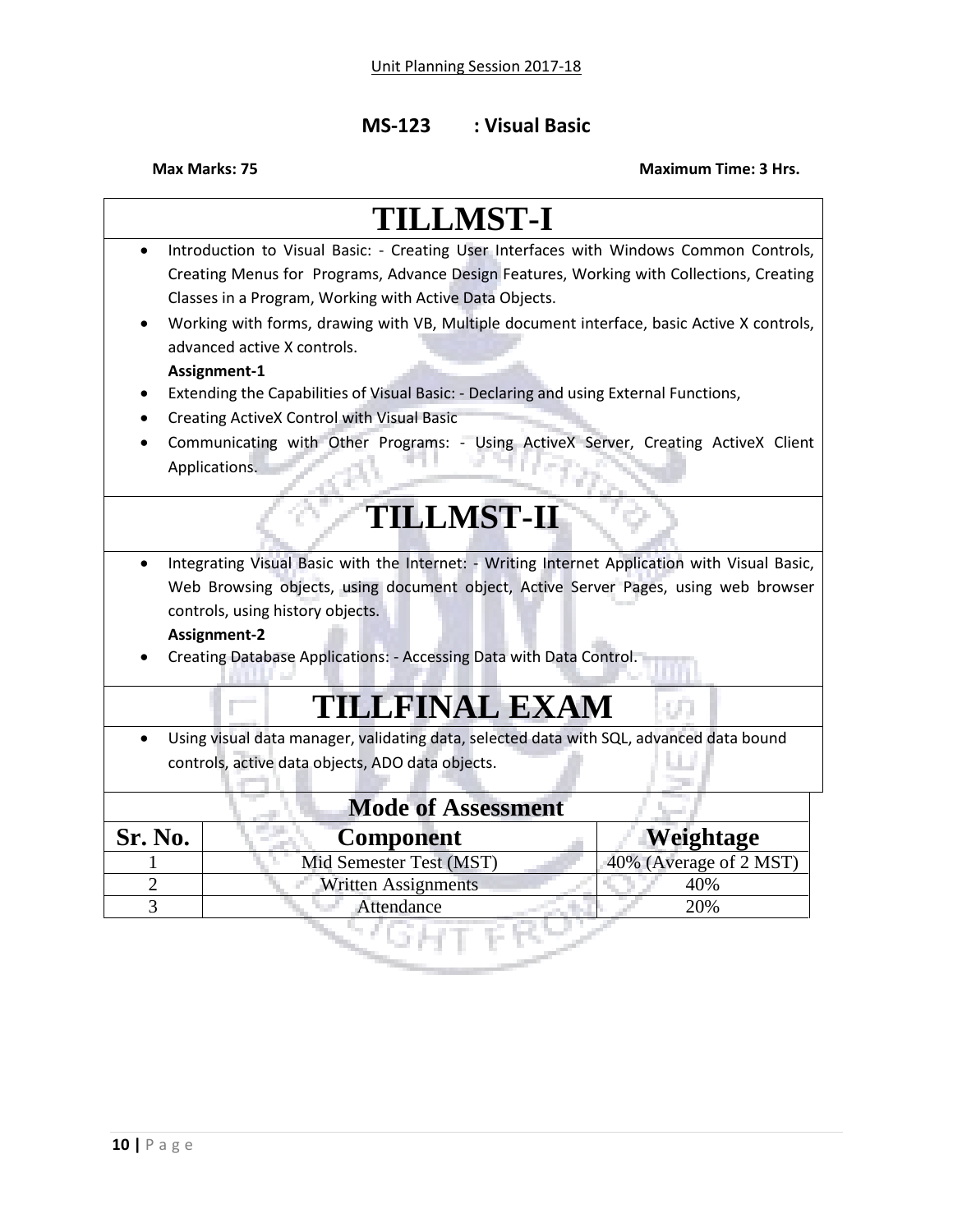### **MS-124 : RDBMS & Oracle**

### **Max Marks: 75 Maximum Time: 3 Hrs.**

# **TILLMST-I** Introduction: Database Approach, Characteristics of a Database Approach, Database System Environment. Roles in Database Environment: Database Administrators, Database Designers, End Users, Application Developers. Database Management Systems: Definition, Characteristics, Advantages of Using DBMS Approach, Classification of DBMSs. Architecture: Data Models, Database Schema and Instance, Three Schema Architecture, Data Independence – Physical and Logical data Independence. **Assignment-1** Database Conceptual Modelling by E-R model: Concepts, Entities and Entity Sets, Attributes, Mapping Constraints, E-R Diagram, Weak Entity Sets, Strong Entity Sets. Relational Data Model: Concepts and Terminology Constraints: Integrity Constraints- Entity and Referential Integrity constraints, Keys- Super Keys, Candidate Keys, Primary Keys, Secondary Keys and Foreign Keys. Relational Algebra: Basic Operations, Additional Operations, Example Queries. Relational Calculus: Tuple and Domain Relational Calculus, Example Queries. Database Design: Problems of Bad Database Design, Normalization: Functional Dependency, Full Functional Dependency, Partial Dependency, Transitive Dependency, Normal Forms– 1NF, 2NF, 3NF, BCNF, Multi-valued Dependency, Join Dependency and Higher Normal Forms- 4NF, 5NF. **TILLMST-II** Transaction Processing Systems: Batch, On-line, Real time, Transaction ACID Properties Database Protection: Security Issues, Discretionary Access Control-Granting and Revoking Privileges Database Concurrency: Problems of Concurrent Databases, Serializability and Recoverability, Concurrency Control Methods-Two Phase Locking, Time Stamping, Database Recovery: Recovery Concepts, Recovery Techniques-Deferred Update, Immediate Update, Shadow Paging. **Assignment-2** Overview of the following: Data Mining, Data Warehousing and OLAP, Mobile Databases, Multimedia Databases,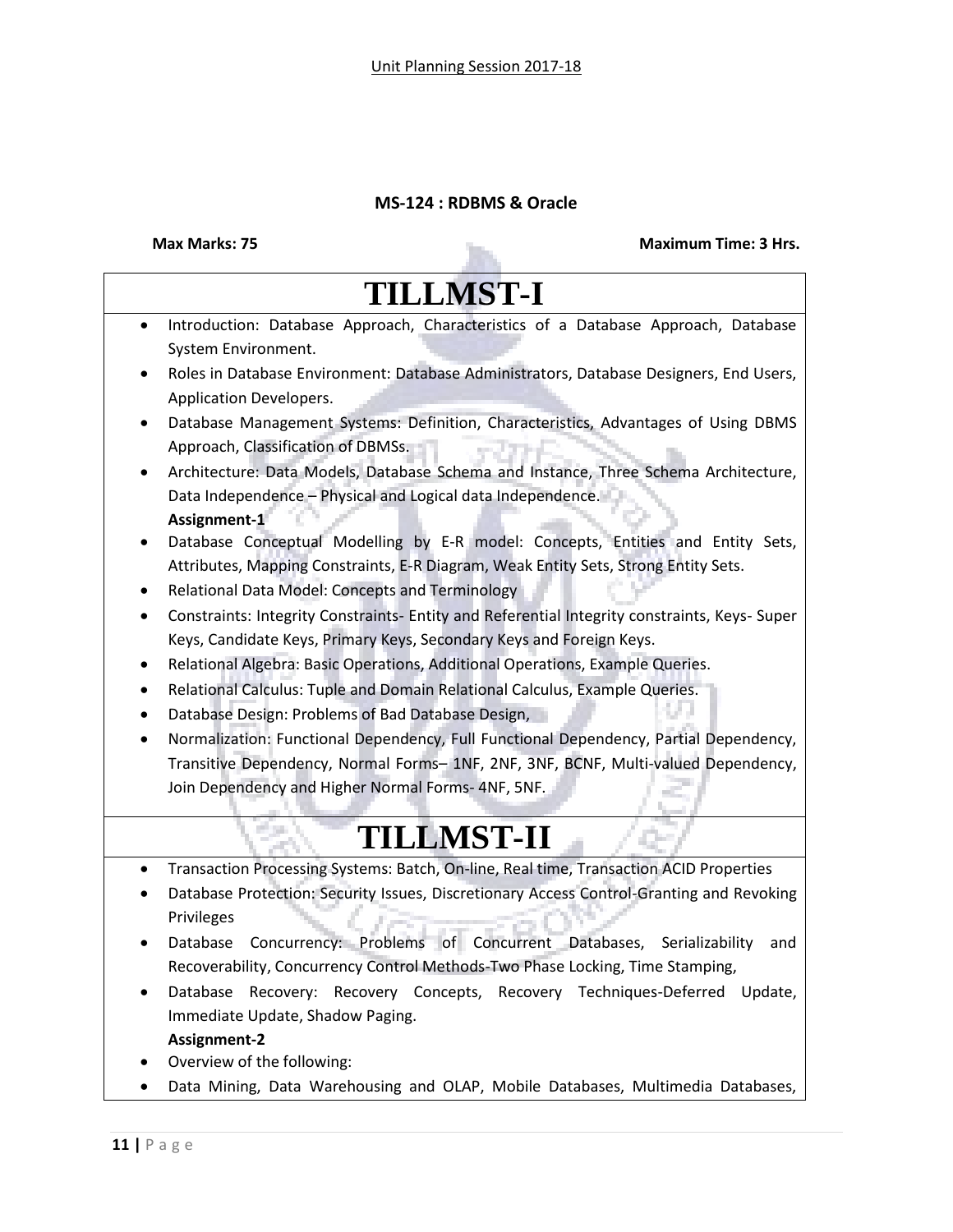Temporal Database, Spatial Database

Technical Introduction to Oracle: Structure of Oracle, Background Processes.

# **TILLFINAL EXAM**

 Data Objects: Tables, Views, Synonyms, Indexes, Snapshots, Sequences, Creation and Manipulation of Data Objects. SQL Queries. Applying Integrity Constraints. Functions, Procedures and Packages. Using Cursors and Triggers

| <b>Mode of Assessment</b> |                            |                        |  |
|---------------------------|----------------------------|------------------------|--|
| <b>Sr. No.</b>            | <b>Component</b>           | <b>Weightage</b>       |  |
|                           | Mid Semester Test (MST)    | 40% (Average of 2 MST) |  |
|                           | <b>Written Assignments</b> | 40%                    |  |
|                           | Attendance                 | 20%                    |  |

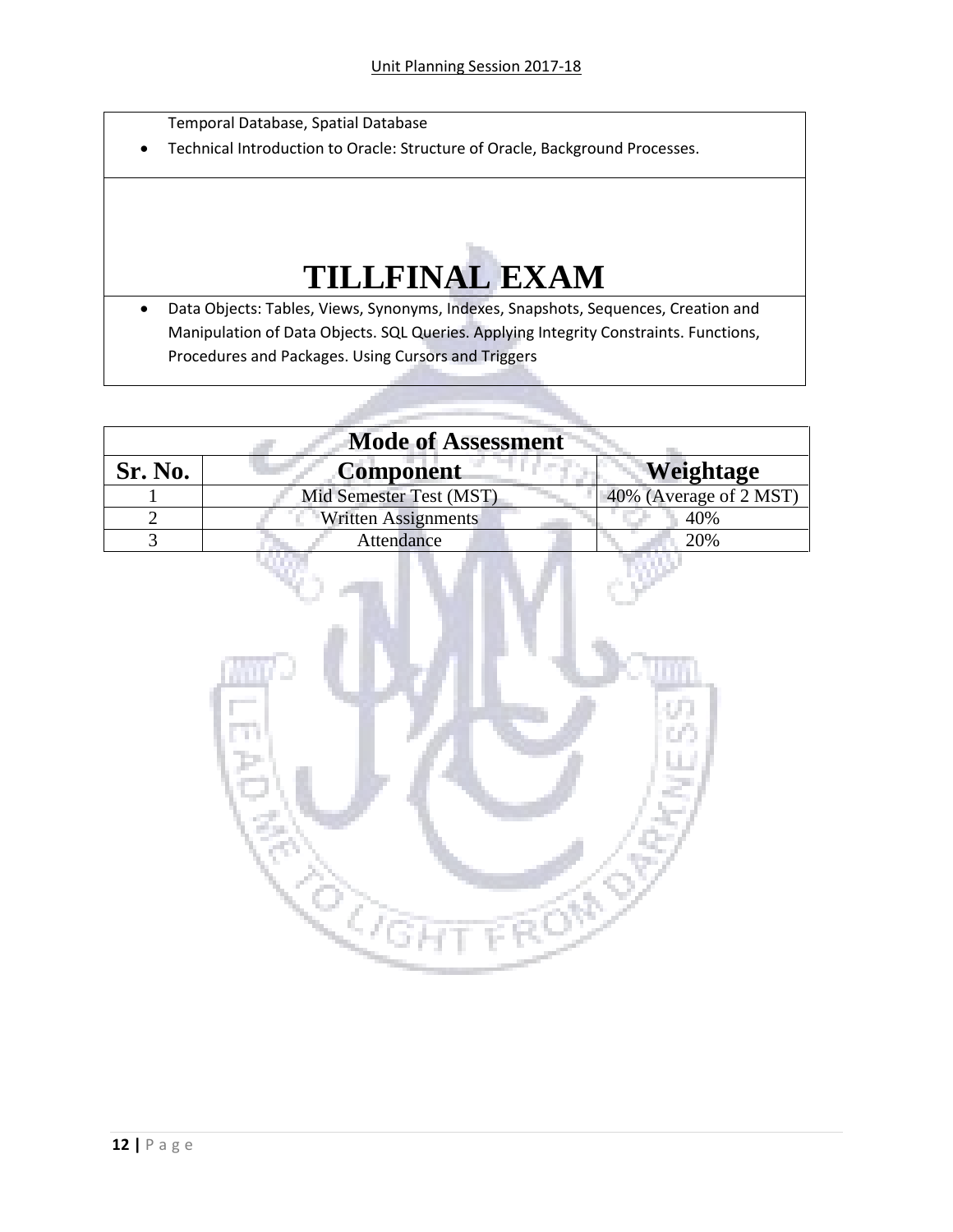# **MULTANI MAL MODI COLLEGE, PATIALA**

## **UNIT PLAN**

# **Class – M.Sc. (IT)-IInd year, Sem.- III**

### **MS-211 :Web Technology**

**Max Marks: 75 Maximum Time: 3 Hrs.** Maximum Time: 3 Hrs.

# **TILLMST-I**

- Introductory:
- Internet Basics: Networks, Protocols, TCP/IP, Internet Addresses, Ports, Sockets, Name Resolution, Firewalls, Protocol Tunneling, Proxy Servers, Internet Standards, governing the web HTTP, MIME, Inside URLs, Web applications, Overview of clients/servers web communication, comparison of web servers, Common Gateway Interface CGI.

**Assignment-1**

- Web Page Designing:
- Introduction to markup languages;
- HTML: list, table, images, frames, forms, pages style sheets CSS;
- XML: DTD, XML Namespaces,XML schemes, Presenting XML with CSS and XSLT, XML-DOM, what is XHTML?

# **TILLMST-II**

- Client-Side Scripting:
- Java script: Introduction, documents, forms, statements, functions, objects;
- Event and event handling; Browsers and the DOM,J Query: Syntax, Selectors, Events and AJAX methods.

**Assignment-2**

- Server-Side Programming
- PHP: Introduction,requirements, PHP syntax, datatype,variables, strings, operators, if-else, control structure, switch, array, function, file handling, form, sending email, file upload, session/state management, error and exception, PHP Database for dynamic Web pages.

# **TILLFINAL EXAM**

 Introduction to Servlets: Servlet Basic Servlet Structure, Servlet Lifecycle, Servlet APIs. Writing thread safe Servlets. Setting Cookies and Session Management with Servlet API.

| <b>Mode of Assessment</b> |                         |                        |  |
|---------------------------|-------------------------|------------------------|--|
| Sr. No.                   | <b>Component</b>        | Weightage              |  |
|                           | Mid Semester Test (MST) | 40% (Average of 2 MST) |  |
|                           | Written Assignments     | 40%                    |  |
|                           | Attendance              | 20%                    |  |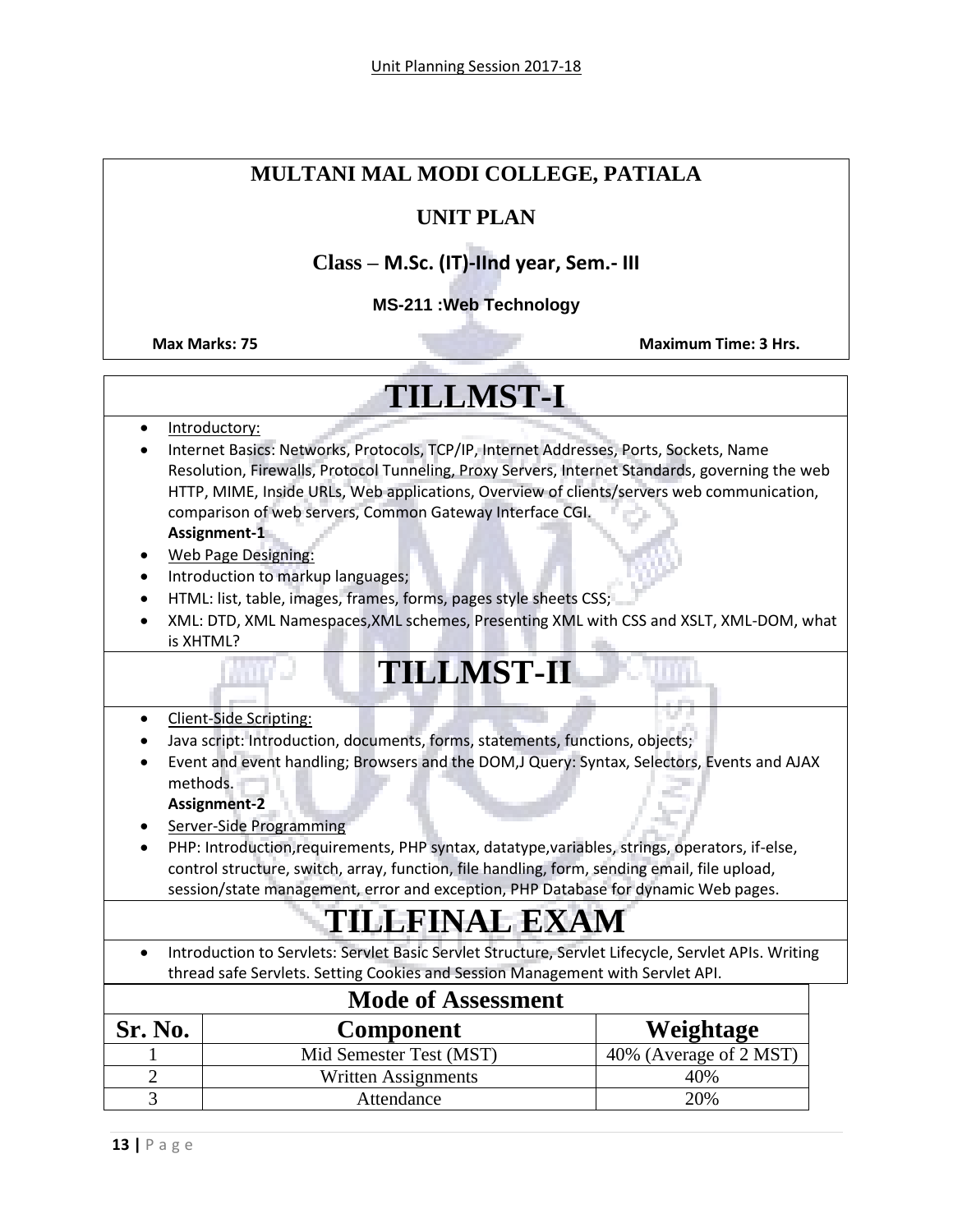## **MS-212 :Java Programming**

|                                                                                                                                                                                                                                                                                                                              | <b>Max Marks: 75</b>                                                                                                                                                                                                                                                                                                                                                                            | <b>Maximum Time: 3 Hrs.</b> |  |
|------------------------------------------------------------------------------------------------------------------------------------------------------------------------------------------------------------------------------------------------------------------------------------------------------------------------------|-------------------------------------------------------------------------------------------------------------------------------------------------------------------------------------------------------------------------------------------------------------------------------------------------------------------------------------------------------------------------------------------------|-----------------------------|--|
|                                                                                                                                                                                                                                                                                                                              | <b>TILLMST-I</b>                                                                                                                                                                                                                                                                                                                                                                                |                             |  |
| $\bullet$                                                                                                                                                                                                                                                                                                                    | Introduction to Java, Why java is important to the Internet, Object Oriented<br>Programming, Data types, Variables, Arrays, the Simple types, Floating Point Types,<br>Operators, Arithmetic Operators. The Bit wise operators, Relational Operator's,<br>Boolean, Logical Operators, Control Statements.<br>Assignment-1                                                                       |                             |  |
|                                                                                                                                                                                                                                                                                                                              | Introducing Classes: Class fundamentals, declaring objects, Assigning object<br>Reference, Variables, Introducing Methods, Constructors, this keyword, Garbage<br>collection, Overloading Using Objects and parameters, Argument Passing, Returning<br>Objects, Recursion, Access Control, Static, Nested & Inner Classes. Exploring String<br>class using command line Arguments. Inheritance. |                             |  |
|                                                                                                                                                                                                                                                                                                                              | <b>TILLMST-II</b>                                                                                                                                                                                                                                                                                                                                                                               |                             |  |
| Packages: Defining a package, CLASSPATH, Access protection, Importing<br>$\bullet$<br>Packages, Defining an interface, Implementing Interface.<br>Assignment-2<br>Exception handling fundamentals, Exception types, using try & catch, throw, throws,<br>Java's Built in Exceptions, Creating your own Exception subclasses. |                                                                                                                                                                                                                                                                                                                                                                                                 |                             |  |
|                                                                                                                                                                                                                                                                                                                              | <b>TILLFINAL EXAM</b>                                                                                                                                                                                                                                                                                                                                                                           |                             |  |
| Threading, Multithreading, Applets, Event handling, Introduction of AWT.<br>$\bullet$                                                                                                                                                                                                                                        |                                                                                                                                                                                                                                                                                                                                                                                                 |                             |  |
|                                                                                                                                                                                                                                                                                                                              | <b>Mode of Assessment</b>                                                                                                                                                                                                                                                                                                                                                                       |                             |  |
| Sr. No.                                                                                                                                                                                                                                                                                                                      | <b>Component</b>                                                                                                                                                                                                                                                                                                                                                                                | Weightage                   |  |
|                                                                                                                                                                                                                                                                                                                              | Mid Semester Test (MST)                                                                                                                                                                                                                                                                                                                                                                         | 40% (Average of 2 MST)      |  |
| $\overline{2}$                                                                                                                                                                                                                                                                                                               | <b>Written Assignments</b>                                                                                                                                                                                                                                                                                                                                                                      | 40%                         |  |
| 3<br>Attendance<br>20%                                                                                                                                                                                                                                                                                                       |                                                                                                                                                                                                                                                                                                                                                                                                 |                             |  |
| ্থ <sub>নৈৱা</sub>                                                                                                                                                                                                                                                                                                           |                                                                                                                                                                                                                                                                                                                                                                                                 |                             |  |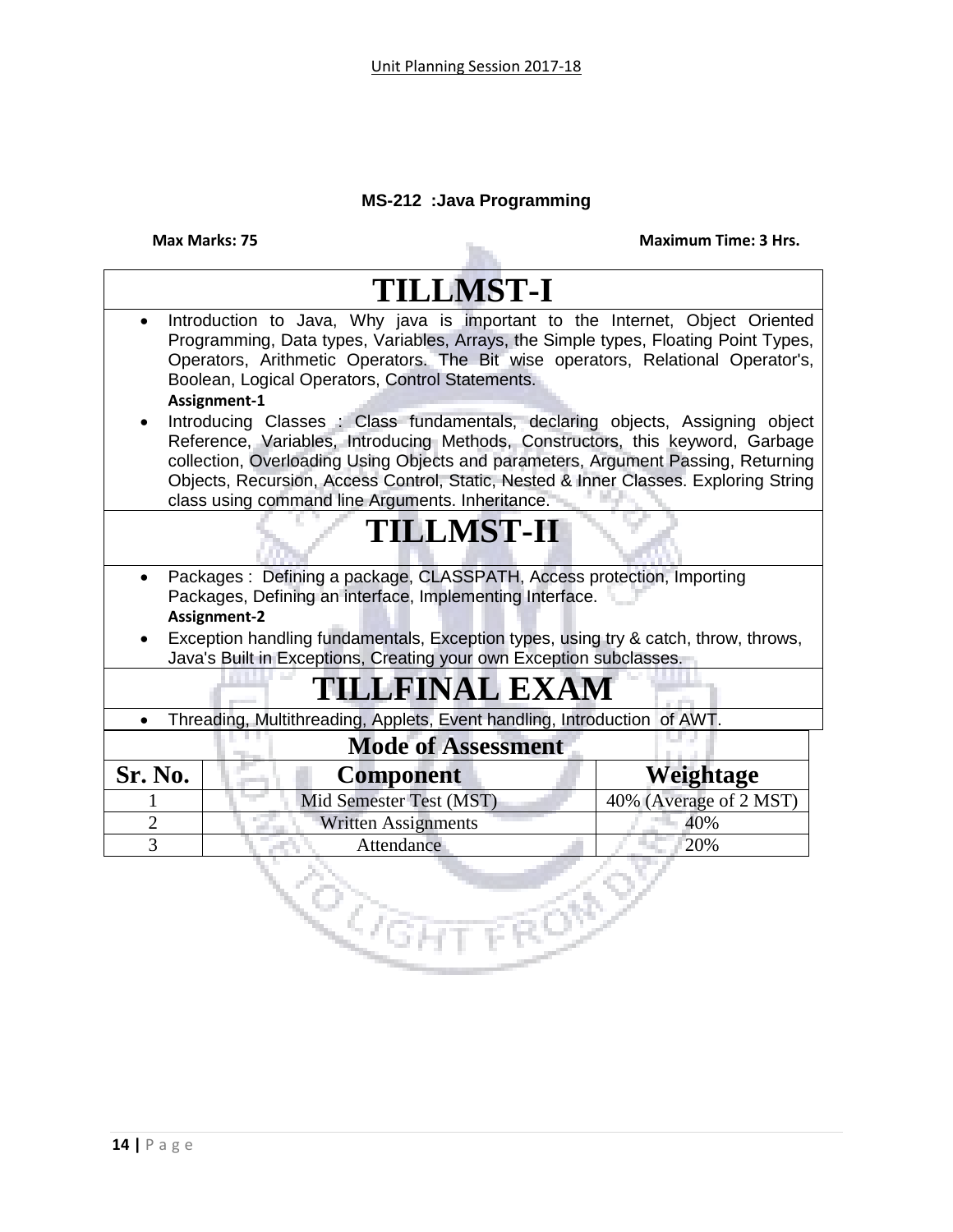### **MS-213 :Software Engineering**

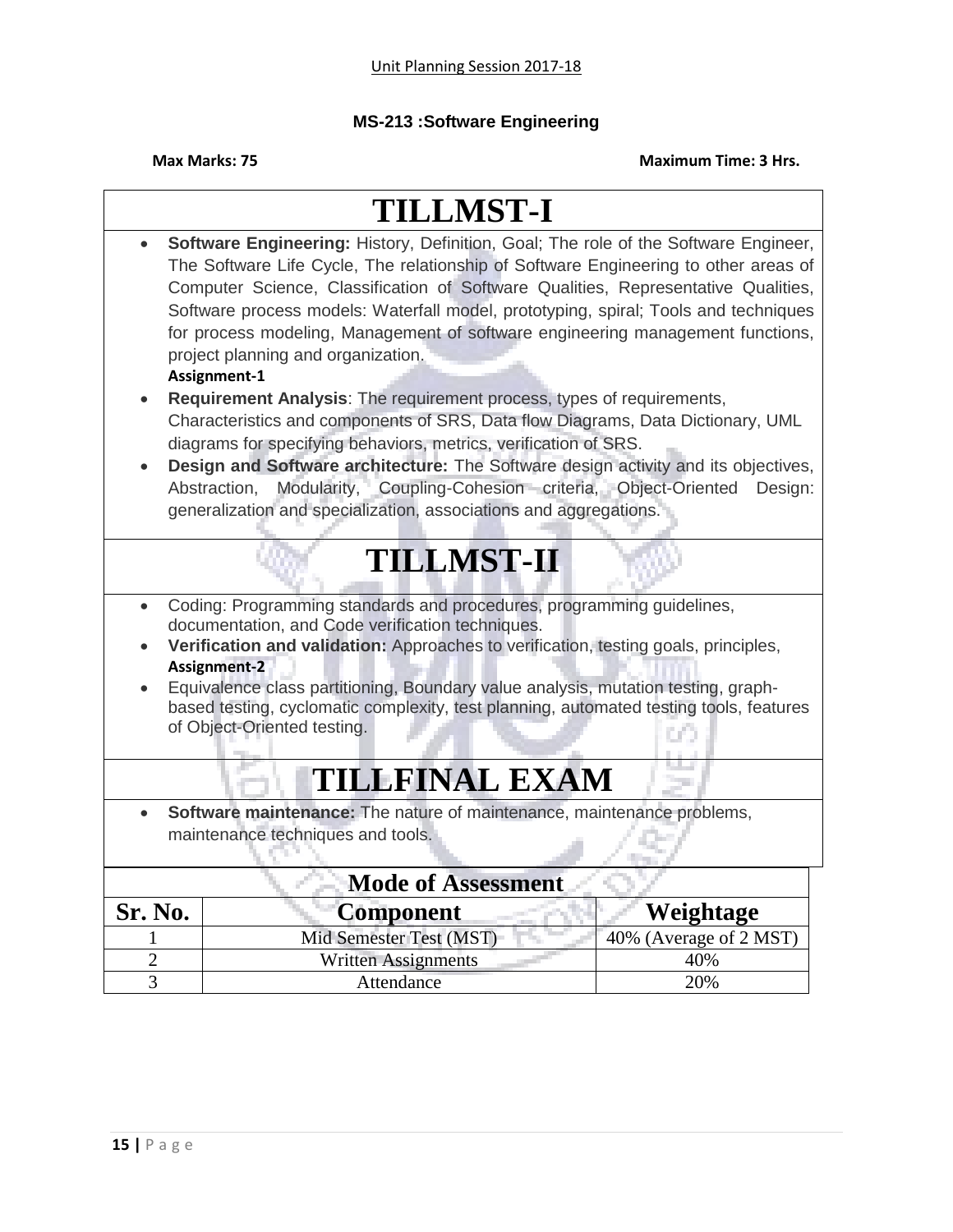## **MS-214 :Computer Networks**

| <b>TILLMST-I</b>                                                                                                                                                                                                                                                                                                                                                                                                                                            |                                                                                                                                                                                                                                                                      |                        |
|-------------------------------------------------------------------------------------------------------------------------------------------------------------------------------------------------------------------------------------------------------------------------------------------------------------------------------------------------------------------------------------------------------------------------------------------------------------|----------------------------------------------------------------------------------------------------------------------------------------------------------------------------------------------------------------------------------------------------------------------|------------------------|
|                                                                                                                                                                                                                                                                                                                                                                                                                                                             | Computer networks: uses of computer networks, Goals and applications of<br>networks, computer network structure and architecture, reference models: OSI<br>model, TCP/IP model, Comparison of TCP/IP and OSI models, Introduction to Novell<br>Netware, and ARPANET. |                        |
|                                                                                                                                                                                                                                                                                                                                                                                                                                                             | Medium Access Sublayer: Static and dynamic channel allocation for LAN and MAN<br><b>ALOHA Protocols,</b><br>Assignment-1                                                                                                                                             |                        |
| switches.                                                                                                                                                                                                                                                                                                                                                                                                                                                   | LAN Protocols: CSMA, CSMA/CD, Collision Free protocol, BRAP, MLMA, Binary<br>countdown, Limited contention protocol, Urn Protocol, Adaptive tree walk protocol.<br>Networking and Internetworking devices: Repeater, bridges, routers, gateways,                     |                        |
|                                                                                                                                                                                                                                                                                                                                                                                                                                                             | <b>TILLMST-II</b>                                                                                                                                                                                                                                                    |                        |
| High speed LAN: FDDI, Fast Ethernet, HIPPI, Fiber channel.<br>LAN IEEE 802.x standards.<br>Routing: Static vs. Dynamic Routing, various Routing Algorithms.<br>Congestion Control: Causes of Congestion, Various Congestion Control Strategies<br>and Algorithms<br>Assignment-2<br>Mobile telephone, mobile telephone switching office.<br>Internet protocols: Principles of Internetworking, connectionless internetworking,<br>Internet protocols, IPv6. |                                                                                                                                                                                                                                                                      |                        |
| <b>TILLFINAL EXAM</b>                                                                                                                                                                                                                                                                                                                                                                                                                                       |                                                                                                                                                                                                                                                                      |                        |
| Network Security: Security requirements and attacks, encryption Public key<br>encryption and digital Signatures. distributed applications: SNMP, SMTP, HTTP.                                                                                                                                                                                                                                                                                                |                                                                                                                                                                                                                                                                      |                        |
|                                                                                                                                                                                                                                                                                                                                                                                                                                                             | <b>Mode of Assessment</b>                                                                                                                                                                                                                                            |                        |
| Sr. No.                                                                                                                                                                                                                                                                                                                                                                                                                                                     | <b>Component</b>                                                                                                                                                                                                                                                     | Weightage              |
|                                                                                                                                                                                                                                                                                                                                                                                                                                                             | Mid Semester Test (MST)                                                                                                                                                                                                                                              | 40% (Average of 2 MST) |
| $\overline{2}$                                                                                                                                                                                                                                                                                                                                                                                                                                              | <b>Written Assignments</b>                                                                                                                                                                                                                                           | 40%                    |
| 3                                                                                                                                                                                                                                                                                                                                                                                                                                                           | Attendance                                                                                                                                                                                                                                                           | 20%                    |
|                                                                                                                                                                                                                                                                                                                                                                                                                                                             |                                                                                                                                                                                                                                                                      |                        |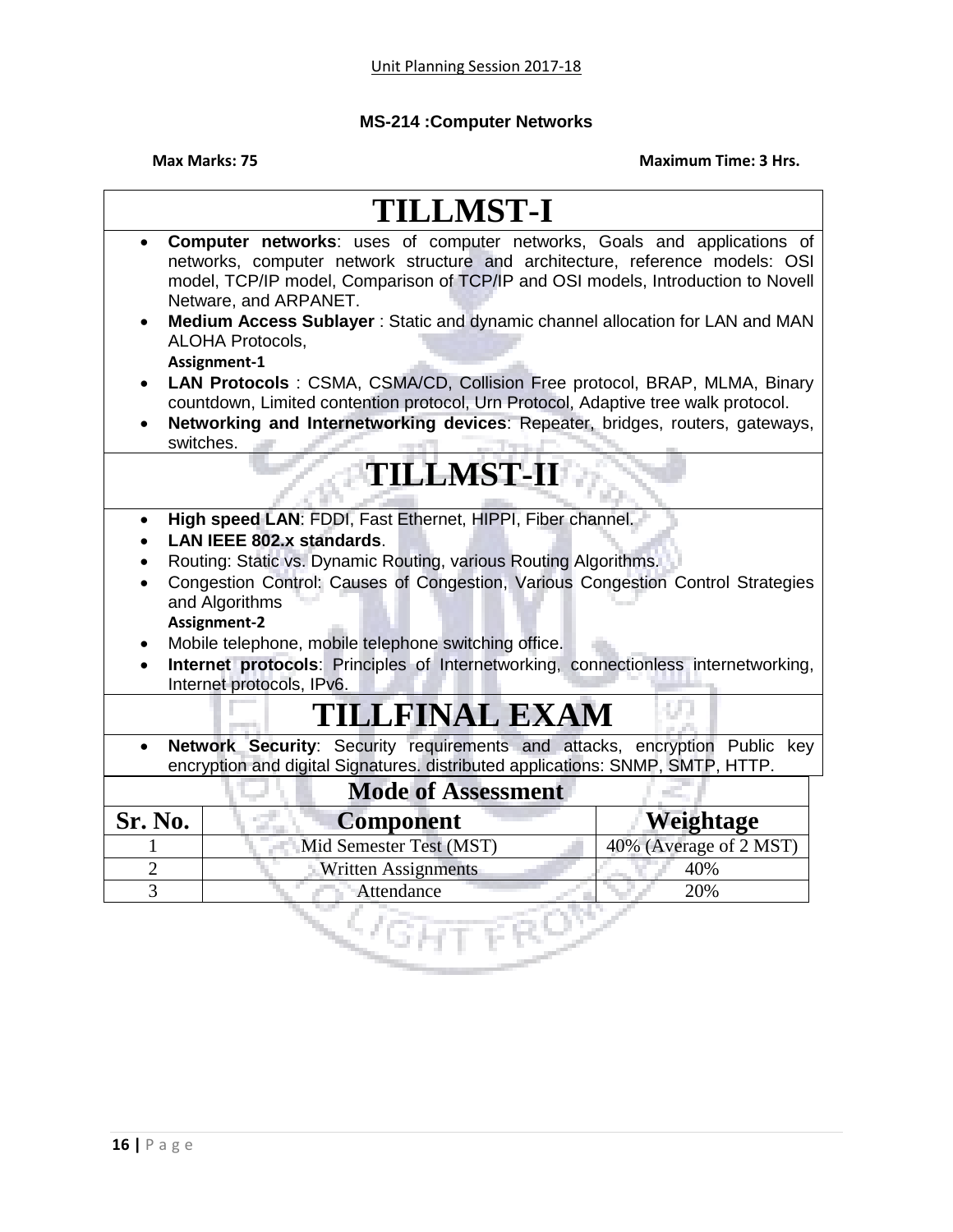# **M.Sc. (IT)-IInd year, Sem.-IV**

## **MS 221 :Computer Graphics**

|                                                                                                                                                                                                                                                                                                                                                                                                                                                                                                                                                                                                                                                                                                                                                                                                                                                                                                                                                                                                                                                                                                                                                             | <b>TILLMST-I</b>           |                        |  |  |  |
|-------------------------------------------------------------------------------------------------------------------------------------------------------------------------------------------------------------------------------------------------------------------------------------------------------------------------------------------------------------------------------------------------------------------------------------------------------------------------------------------------------------------------------------------------------------------------------------------------------------------------------------------------------------------------------------------------------------------------------------------------------------------------------------------------------------------------------------------------------------------------------------------------------------------------------------------------------------------------------------------------------------------------------------------------------------------------------------------------------------------------------------------------------------|----------------------------|------------------------|--|--|--|
| Graphics Hardware: The Functional characteristics of the systems are emphasized.<br>Input devices: Keyboard, Touch panel, Light pens, Graphic tablets, Joysticks,<br>Trackball, Data glove, Digitizer, Image scanner, Mouse, Voice Systems.<br>Hard copy devices: Impact and non impact printers, such as line printer, dot matrix,<br>laser, ink-jet, electrostatic, flatbed and drum plotters.<br>Video Display Devices: Refresh cathode -ray tube, raster scan displays, random<br>scan displays, colour CRT-monitors, direct view storage tube, flat-panel displays, 3-D<br>viewing devices, virtual reality, raster scan systems, random scan systems, graphics<br>monitors and workstations<br>Assignment-1<br>Scan conversion algorithms for line, circle and ellipse, Bresenham's algorithms, area<br>filling techniques, character generation.<br>2-dimensional Graphics: Cartesian and Homogeneous co-ordinate system,<br>Geometric transformations (translation, Scaling, Rotation, Reflection, Shearing),<br>Composite transformations, affine transformation, Two dimensional viewing<br>transformation and clipping (line, polygon and text). |                            |                        |  |  |  |
| <b>TILLMST-II</b>                                                                                                                                                                                                                                                                                                                                                                                                                                                                                                                                                                                                                                                                                                                                                                                                                                                                                                                                                                                                                                                                                                                                           |                            |                        |  |  |  |
| 3-dimensional Graphics: Geometric transformations (translation, Scaling, Rotation,<br>$\bullet$<br>Reflection, Shearing), Composite transformations, Mathematics of Projections<br>(parallel & perspective). 3-D viewing transformations and clipping.<br>Assignment-2<br>Hidden line and surface elimination algorithms, z-buffer, scan-line, sub-division,<br>Painter's algorithm.<br>Illumination Models: Diffuse reflection, Specular reflection, refracted light, texture                                                                                                                                                                                                                                                                                                                                                                                                                                                                                                                                                                                                                                                                              |                            |                        |  |  |  |
| surface patterns, Halftoning, Dithering<br><b>TILLFINAL EXAM</b>                                                                                                                                                                                                                                                                                                                                                                                                                                                                                                                                                                                                                                                                                                                                                                                                                                                                                                                                                                                                                                                                                            |                            |                        |  |  |  |
| Surface Rendering Methods: Constant Intensity method, Gouraud Shading, Phong<br>Shading.                                                                                                                                                                                                                                                                                                                                                                                                                                                                                                                                                                                                                                                                                                                                                                                                                                                                                                                                                                                                                                                                    |                            |                        |  |  |  |
| <b>Mode of Assessment</b>                                                                                                                                                                                                                                                                                                                                                                                                                                                                                                                                                                                                                                                                                                                                                                                                                                                                                                                                                                                                                                                                                                                                   |                            |                        |  |  |  |
| Sr. No.                                                                                                                                                                                                                                                                                                                                                                                                                                                                                                                                                                                                                                                                                                                                                                                                                                                                                                                                                                                                                                                                                                                                                     | <b>Component</b>           | Weightage              |  |  |  |
|                                                                                                                                                                                                                                                                                                                                                                                                                                                                                                                                                                                                                                                                                                                                                                                                                                                                                                                                                                                                                                                                                                                                                             | Mid Semester Test (MST)    | 40% (Average of 2 MST) |  |  |  |
| $\overline{2}$                                                                                                                                                                                                                                                                                                                                                                                                                                                                                                                                                                                                                                                                                                                                                                                                                                                                                                                                                                                                                                                                                                                                              | <b>Written Assignments</b> | 40%                    |  |  |  |
| $\overline{3}$                                                                                                                                                                                                                                                                                                                                                                                                                                                                                                                                                                                                                                                                                                                                                                                                                                                                                                                                                                                                                                                                                                                                              | Attendance                 | 20%                    |  |  |  |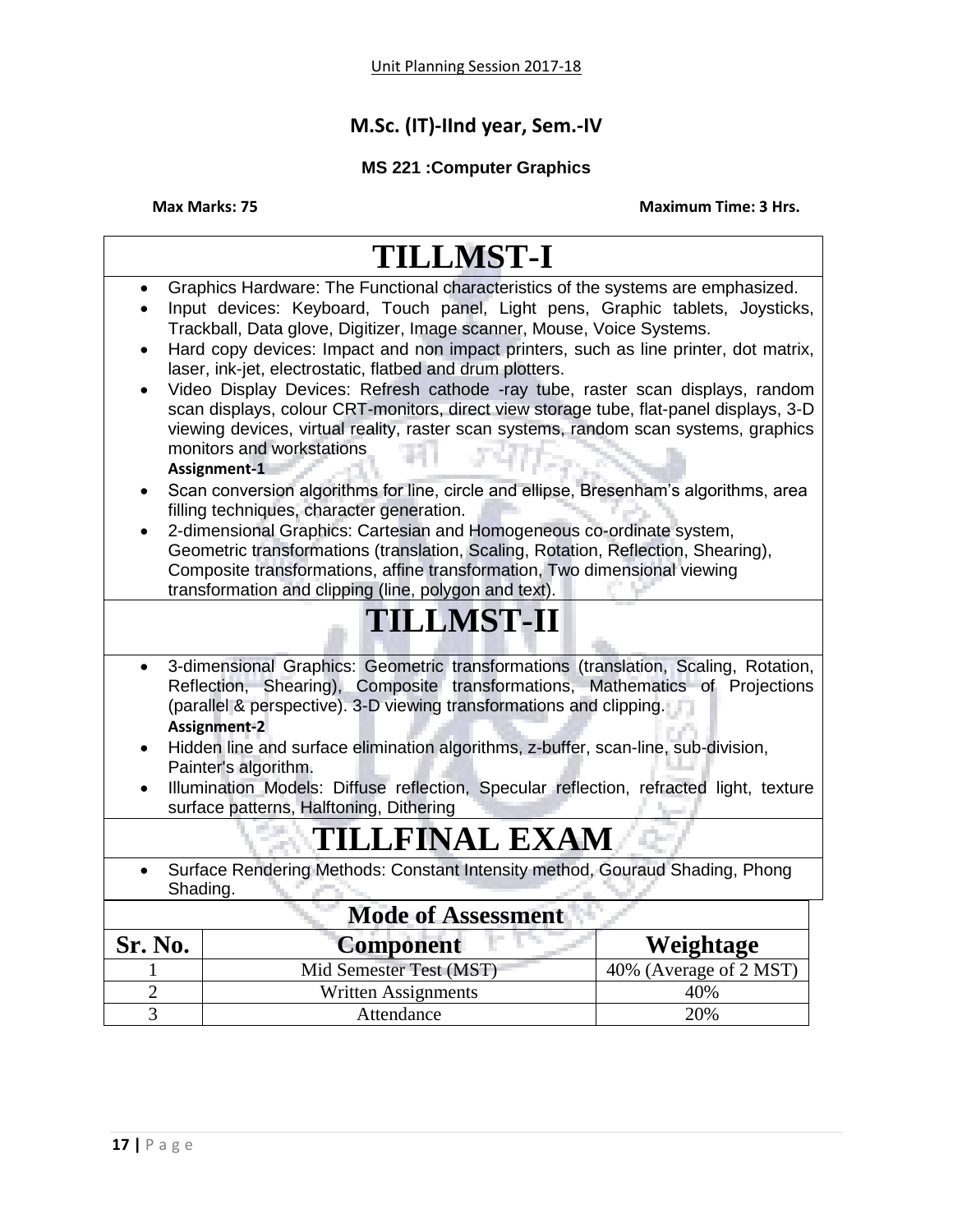### **MS-222 : Linux Administration**

**Max Marks: 75 Maximum Time: 3 Hrs.**

### **TILLMST-I Introduction:** Overview of Linux, Linux's History, Advantages of Linux, Minimum System Requirements; **Installing Linux**: Choosing Text or Graphics Installation, Setting up your Hard Drive, Understanding the Swap Space, Creating the Linux File-system partition, Setting up the mouse, root password and Ethernet, Configuration X, Selecting packages to Install, Creating the Boot Disk. **Using LILO boot manager:** Installing LILO, LILO make-file, Updating LILO, Removing or Disabling LILO, Troubleshooting LILO.The Boot Process, Startup Scripts, Shutdown, Halt and reboot, Creating a New Login, Virtual Terminals, Running as root. **Ba Basic Linux Commands :** How Linux Commands Work, Command Options & Parameters, Input and Output Redirection, Mian pages, Wildcards : \* and ?, Environment Variables, The process status Commands : ps, termination command : kill, the su command, the grep command. **Assignment-1 Linux File System** : Common types of files, filenames, Inodes, The root directory, How directories are named, Navigating the Linux file System : pwd command, Absolute and relative filenames; cd command, Creating and Deleting files : Cat, Creating Directories, Moving and Copying files, Moving Directories, Removing files and directories, Important directories in the Linux file System : / , /home, /bin, /usr, /usr/bin, /var/spool, /dev, /sbin, /etc. File and Directory ownership, Groups, Changing group ownership, File Permissions, UMASK Setting, Changing File Permission, Changing directory permissions; Bash : What is Shell ? How the Shell gets Started, The most common Shells; **TILLMST-II TH Shell Scripting:** Creating and Executing Shell Programs, Using variables : Assigning a value to a variable, Accessing the value of a variable, Positional Parameters and other Built-In Shell Variables; Special Characters, Conditional Statements : if Statement, case Statement; Iteration Statements : for Statement, while Statement, until Statement, shift Command, select Statement, repeat Statement, Functions. **Assignment-2 Editing and Typesetting:** Text Editors vi, The vi Editor, Starting vi, vi modes, Inserting Text, Quitting vi, Moving the Cursor, Deleting Text, Copying and Moving Text, Searching and Replacing Text, Setting Preferences. **Configuring the X Window**: Xfree86 Software Distribution, Choosing an X Server, Installing Xfree86 Manually, Installing Xfree86 using a Script, Path Environment Variable; Configuring Xfree86; The xconfig and XF86Config Files in Detail: Pathnames, Keyboard Setting, Mouse Definition, Monitor Model, Video Cards, The Xfree86 Server, Testing Xfree86 Configurations, The .xinitrcFile. **Linux for System Administrators:** System Administration Basics, The root Account, Starting and Stopping the System, Booting from a Floppy, Using LILO to Boot, Shutting Down Linux; Mounting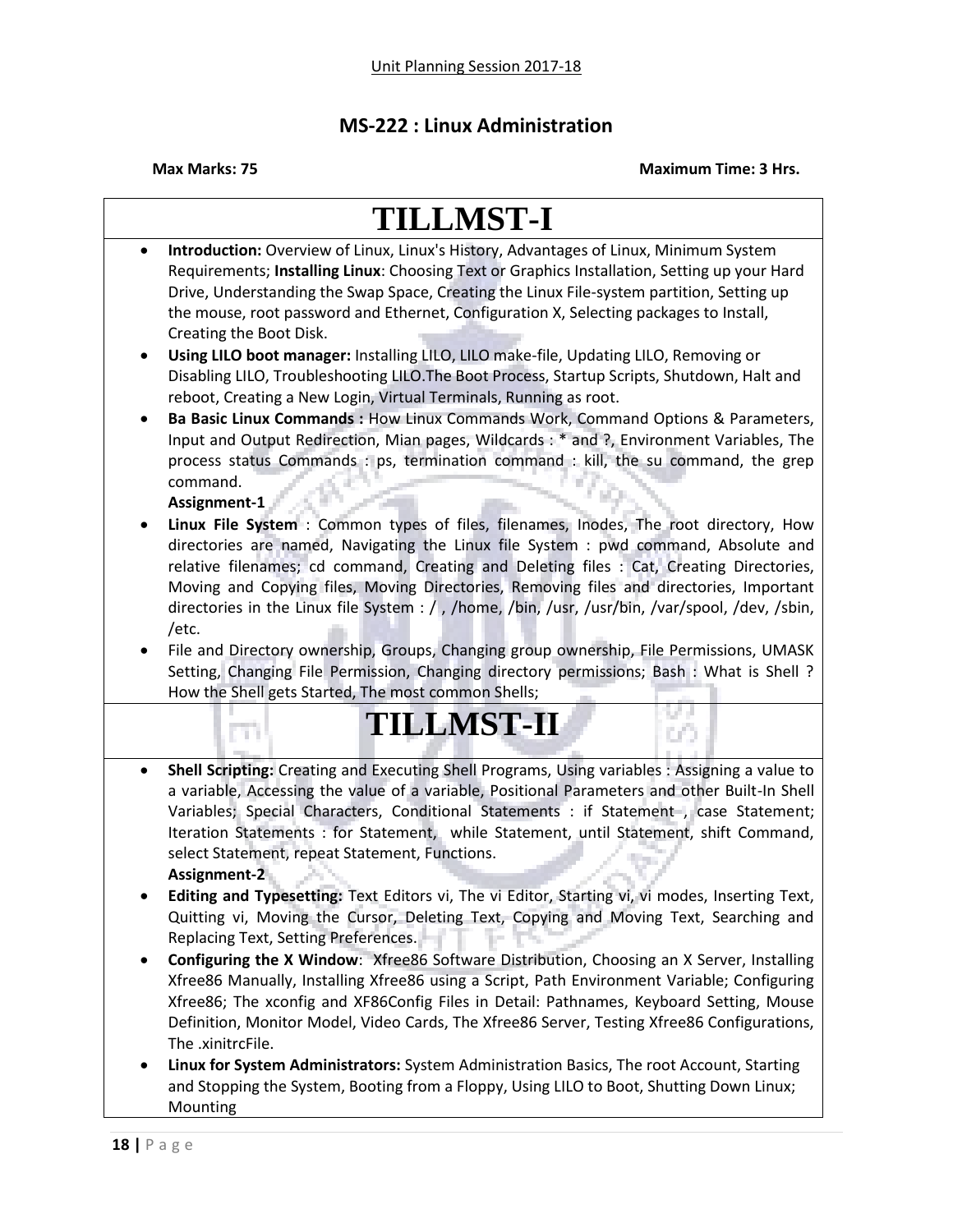• File Systems : Mounting a Floppy, CD-ROM, Creating a New file System, Un-mounting file Systems, Backup and restore: Compressing files with gzip, Using tar and cpio; Setting up your System : Setting the System Name, Using a Maintenance Disk, Forgetting the root Password, Setting the Login Message.

# **TILLFINAL EXAM**

- **Networking & Network Services:** What is TCP/IP? IP Address, Ports, Sockets, Subnets, Routing, Hardware Requirements, Configuring the Network, Configuration Files, Testing and Troubleshooting, The net start Command, ping, traceroute, Mail, News, NFS, www, FTP, Telnet, DNS.
- Network Security: Firewalls.

| <b>Mode of Assessment</b> |                         |                           |  |  |
|---------------------------|-------------------------|---------------------------|--|--|
| Sr. No.                   | <b>Component</b>        | Weightage                 |  |  |
|                           | Mid Semester Test (MST) | $40\%$ (Average of 2 MST) |  |  |
|                           | Written Assignments     | 40%                       |  |  |
|                           | Attendance              | 20%                       |  |  |

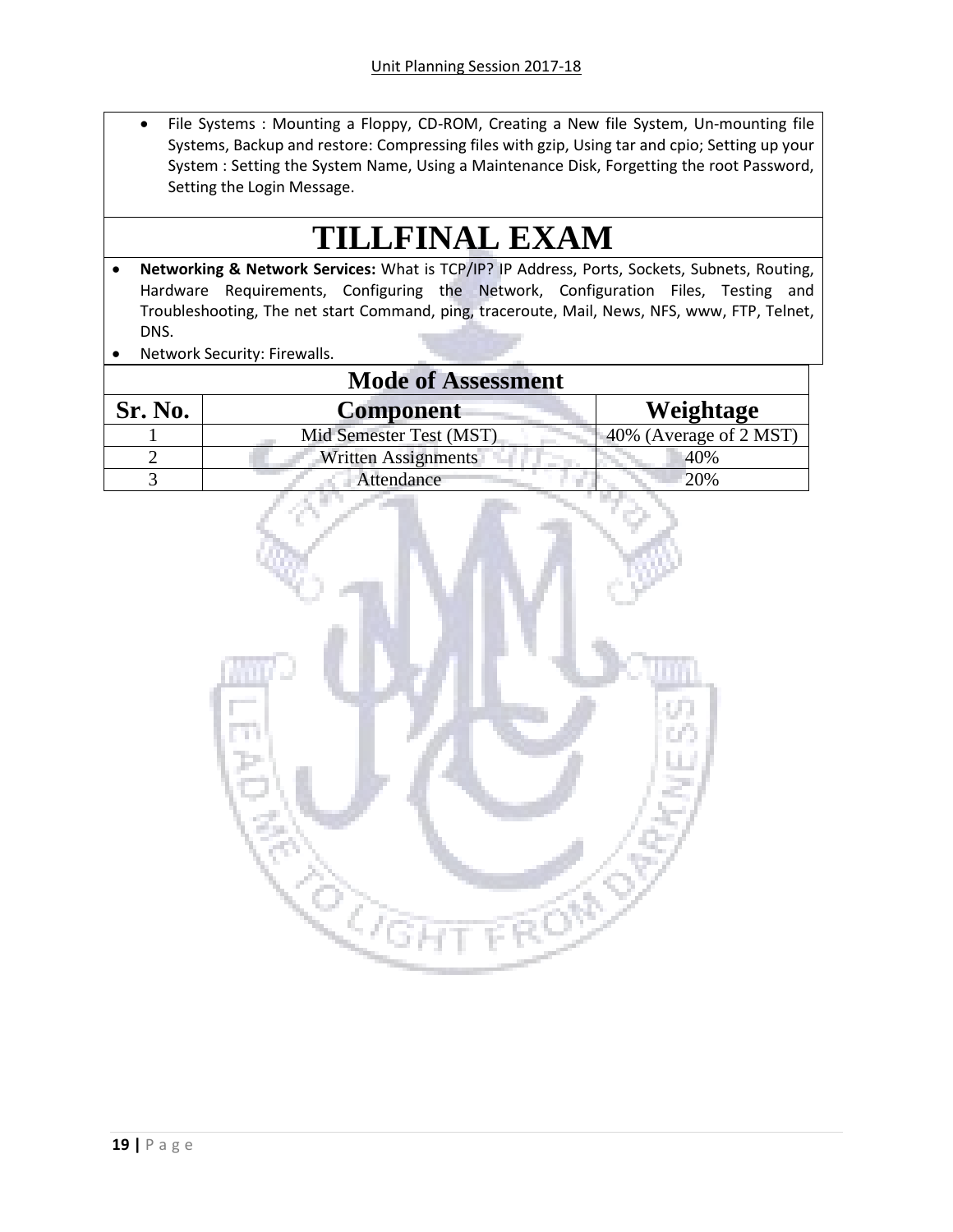# **MCA-223: Modern Information Systems**

|                                                                                                                                                                                       | <b>TILLMST-I</b>                                                                                                                                                                                                                                                                                                                                                                                                                                                                                                                                                                                                                                                                                                                                                                                                         |                        |  |  |
|---------------------------------------------------------------------------------------------------------------------------------------------------------------------------------------|--------------------------------------------------------------------------------------------------------------------------------------------------------------------------------------------------------------------------------------------------------------------------------------------------------------------------------------------------------------------------------------------------------------------------------------------------------------------------------------------------------------------------------------------------------------------------------------------------------------------------------------------------------------------------------------------------------------------------------------------------------------------------------------------------------------------------|------------------------|--|--|
|                                                                                                                                                                                       | Introduction to Systems and Basic Systems Concepts, Types of Systems, Information<br>Systems: Definition and Characteristics, Types of Information, Role of Information in<br>Decision Making, Types of an Information system: Operations Support Systems and<br>Management Support Systems, Comparison of EDP/MIS/DSS.<br>An overview of Management Information System: Definition and Characteristics,<br>Components of MIS, Frame Work for Understanding MIS: Robert Anthony's Hierarchy of<br>Management Activity, Information requirements and Levels of Management, Simon's Model<br>of decision- Making.<br>Assignment-1<br>Functional Information Systems: A Study of Marketing, Personnel, Financial and Production<br>information systems, Input transaction documents, applications and reports of Marketing, |                        |  |  |
|                                                                                                                                                                                       | Personnel, Financial and Production information systems.                                                                                                                                                                                                                                                                                                                                                                                                                                                                                                                                                                                                                                                                                                                                                                 |                        |  |  |
| <b>TILLMST-II</b>                                                                                                                                                                     |                                                                                                                                                                                                                                                                                                                                                                                                                                                                                                                                                                                                                                                                                                                                                                                                                          |                        |  |  |
| Model                                                                                                                                                                                 | Models for functional information systems.<br>Concept of Knowledge: Definition and characteristics of knowledge, Difference between<br>data, information and knowledge, Knowledge versus experience.<br>Assignment-2<br>Types of knowledge: Explicit and Tacit knowledge. Nonaka and Takeuchi theory of<br>knowledge creation: Socialization, Externalization, Combination and Internalization (SECI)                                                                                                                                                                                                                                                                                                                                                                                                                    |                        |  |  |
| <b>TILLFINAL EXAM</b>                                                                                                                                                                 |                                                                                                                                                                                                                                                                                                                                                                                                                                                                                                                                                                                                                                                                                                                                                                                                                          |                        |  |  |
| Introduction to knowledge management and knowledge management systems. The process<br>of knowledge management: Creation/ capture, storage and retrieval, transfer and<br>application. |                                                                                                                                                                                                                                                                                                                                                                                                                                                                                                                                                                                                                                                                                                                                                                                                                          |                        |  |  |
|                                                                                                                                                                                       | <b>Mode of Assessment</b>                                                                                                                                                                                                                                                                                                                                                                                                                                                                                                                                                                                                                                                                                                                                                                                                |                        |  |  |
| Sr. No.                                                                                                                                                                               | <b>Component</b>                                                                                                                                                                                                                                                                                                                                                                                                                                                                                                                                                                                                                                                                                                                                                                                                         | Weightage              |  |  |
|                                                                                                                                                                                       | Mid Semester Test (MST)                                                                                                                                                                                                                                                                                                                                                                                                                                                                                                                                                                                                                                                                                                                                                                                                  | 40% (Average of 2 MST) |  |  |
| $\overline{2}$                                                                                                                                                                        | <b>Written Assignments</b>                                                                                                                                                                                                                                                                                                                                                                                                                                                                                                                                                                                                                                                                                                                                                                                               | 40%                    |  |  |
| $\overline{3}$                                                                                                                                                                        | Attendance                                                                                                                                                                                                                                                                                                                                                                                                                                                                                                                                                                                                                                                                                                                                                                                                               | 20%                    |  |  |
|                                                                                                                                                                                       |                                                                                                                                                                                                                                                                                                                                                                                                                                                                                                                                                                                                                                                                                                                                                                                                                          |                        |  |  |